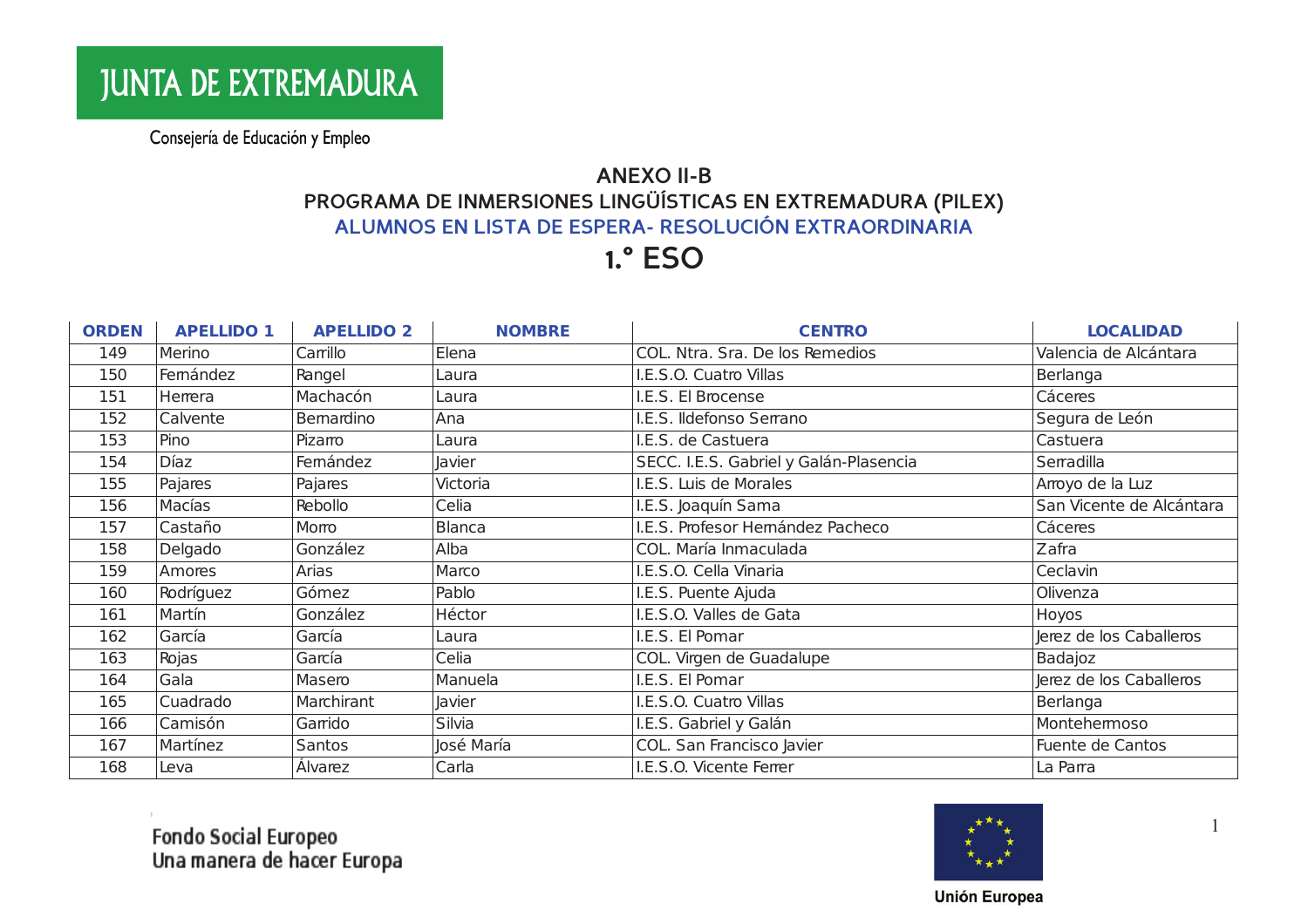## **ANEXO II-B** PROGRAMA DE INMERSIONES LINGÜÍSTICAS EN EXTREMADURA (PILEX) ALUMNOS EN LISTA DE ESPERA- RESOLUCIÓN EXTRAORDINARIA

**1.° ESO** 

| 169 | González       | Ramos          | Clara            | I.E.S. Arroyo Hamina                          | Almendralejo              |
|-----|----------------|----------------|------------------|-----------------------------------------------|---------------------------|
| 170 | Pajares        | Pajares        | Adriana          | I.E.S. Luis de Morales                        | Arroyo de la Luz          |
| 171 | Cuenda         | Rengel         | Alba             | I.E.S.O. Cuatro Villas                        | Berlanga                  |
| 172 | Casimiro       | Pérez-Zaballos | Carlos           | COL. María Inmaculada                         | Zafra                     |
| 173 | Campos         | Pereira        | Nerea            | I.E.S.O. Val de Xálima                        | Valverde del Fresno       |
| 174 | Martínez       | Camona         | Alba             | I.E.S. Antonio de Nebrija                     | Zalamea de la Serena      |
| 175 | Romo           | <b>Jiménez</b> | María del Carmen | I.E.S.O. Dulce Chacón                         | La Garrovilla             |
| 176 | Ramiro         | Pardo          | Elena            | I.E.S. Virgen de Gracia                       | Oliva Frontera            |
| 177 | Pámpano        | Navas          | Míriam           | COL. Ntra. Sra. De los Remedios               | Valencia de Alcántara     |
| 178 | Gragera        | Pérez          | Ana              | COL. María Inmaculada                         | Puebla de la Calzada      |
| 179 | Barriga        | Andrades       | Antea            | COL. Santa María Assumpta                     | Badajoz                   |
| 180 | Lozano         | Femández       | Camen            | I.E.S. Eugenio Frutos                         | Guareña                   |
| 181 | González       | Sánchez        | <b>Blanca</b>    | I.E.S. Arroyo Hamina                          | Almendralejo              |
| 182 | Torres         | Pérez          | Marta            | I.E.S. Turgalium                              | Trujillo                  |
| 183 | Sierra         | Antolín        | Pablo            | COL. Ntra. Sra. Del Carmen                    | Villafranca de los Barros |
| 184 | Arrabal        | Gómez          | Mirian           | I.E.S. Sierra la Calera                       | Santa Marta               |
| 185 | Mariscal       | Jiménez        | María            | I.E.S. Turgalium                              | Trujillo                  |
| 186 | López-Palomino | Prieto         | Alejandra        | I.E.S. Valle del Jerte                        | Plasencia                 |
| 187 | Borrego        | García         | Ángel Luis       | I.E.S. Campos de San Roque                    | Valverde de Leganés       |
| 188 | Sánchez        | <b>Bonilla</b> | Isabel           | I.E.S. Sáenz de Buruaga                       | Mérida                    |
| 189 | Llanos         | Rodríguez      | Esther           | COL. Sagrado Corazón de Jesús y M. Inmaculada | Miajadas                  |



2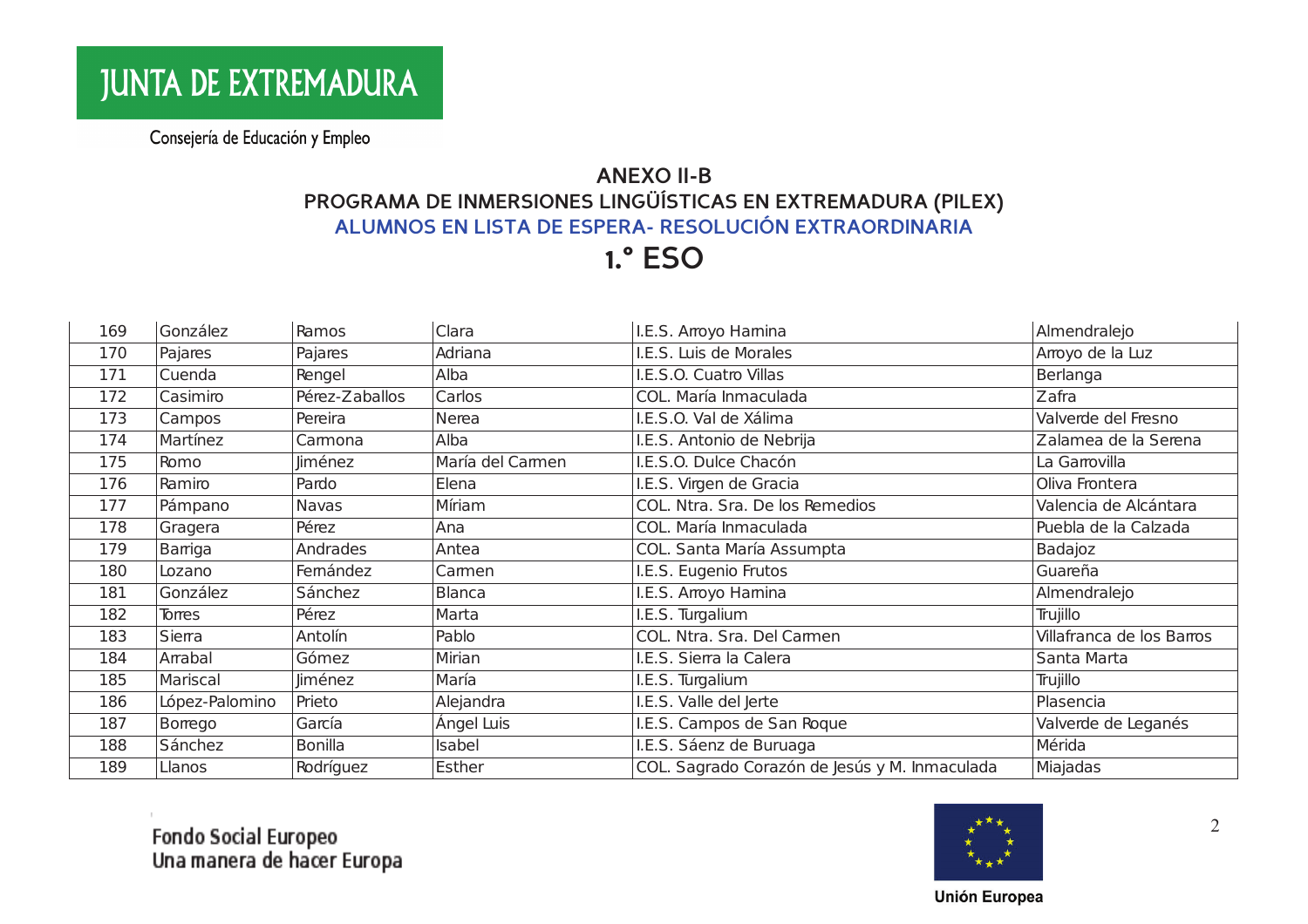# **ANEXO II-B** PROGRAMA DE INMERSIONES LINGÜÍSTICAS EN EXTREMADURA (PILEX) ALUMNOS EN LISTA DE ESPERA- RESOLUCIÓN EXTRAORDINARIA

**1.° ESO** 

| 190 | Femández  | Chacón        | Luis               | I.E.S. Suárez de Figueroa                     | Zafra                   |
|-----|-----------|---------------|--------------------|-----------------------------------------------|-------------------------|
| 191 | Nieto     | Álvarez       | Cynthia del Carmen | COL. Ramón Izquierdo                          | Badajoz                 |
| 192 | Acero     | Leal          | Luis               | I.E.S. Rodríguez Moñino                       | Badajoz                 |
| 193 | Herrador  | Montero       | Carlos             | I.E.S. Pedro de Valdivia                      | Villanueva de la Serena |
| 194 | Almeida   | Villafaina    | Natalia            | I.E.S. Campos de San Roque                    | Valverde de Leganés     |
| 195 | Díaz      | Santurino     | José Manuel        | I.E.S. Norba Caesarina                        | Cáceres                 |
| 196 | Palacios  | Román         | Laura              | COL. María Auxiliadora                        | Cáceres                 |
| 197 | Vicente   | Abad          | Lara               | COL. Sagrado Corazón de Jesús y M. Inmaculada | Miajadas                |
| 198 | García    | Rodríguez     | Manuel             | I.E.S. Virgen del Puerto                      | Plasencia               |
| 199 | Carrizosa | Otero         | Victoria           | I.E.S. Bembézar                               | Azuaga                  |
| 200 | Cabrera   | Cita          | Lucía              | I.E.S. Benazaire                              | Herrera del Duque       |
| 201 | Donoso    | Martín-Clavel | Adrián             | I.E.S. Donoso Cortés                          | Don Benito              |
| 202 | Soleto    | Gómez         | Daniel             | I.E.S. Bioclimático                           | Badajoz                 |
| 203 | Corzo     | Sánchez       | Javier             | I.E.S. Vegas Bajas                            | Montijo                 |
| 204 | Salguero  | Chávez        | Pablo              | I.E.S.O. Matías Ramón Martínez                | Burguillos del Cerro    |
| 205 | Talán     | Sánchez       | Carla              | I.E.S. José Manzano                           | Don Benito              |
| 206 | Rodicio   | Alonso        | Alba               | I.E.S. Augustóbriga                           | Navalmoral de la Mata   |
| 207 | Romo      | Campos        | Cristina           | I.E.S. Albarregas                             | Mérida                  |
| 208 | Berrocal  | Carreño       | Julia              | I.E.S. Vegas Bajas                            | Montijo                 |
| 209 | Luna      | Da Cruz       | María              | I.E.S. Arroyo Hamina                          | Almendralejo            |
| 210 | Pedrosa   | Molero        | Clara              | COL. Licenciados Reunidos                     | Cáceres                 |

Fondo Social Europeo<br>Una manera de hacer Europa



3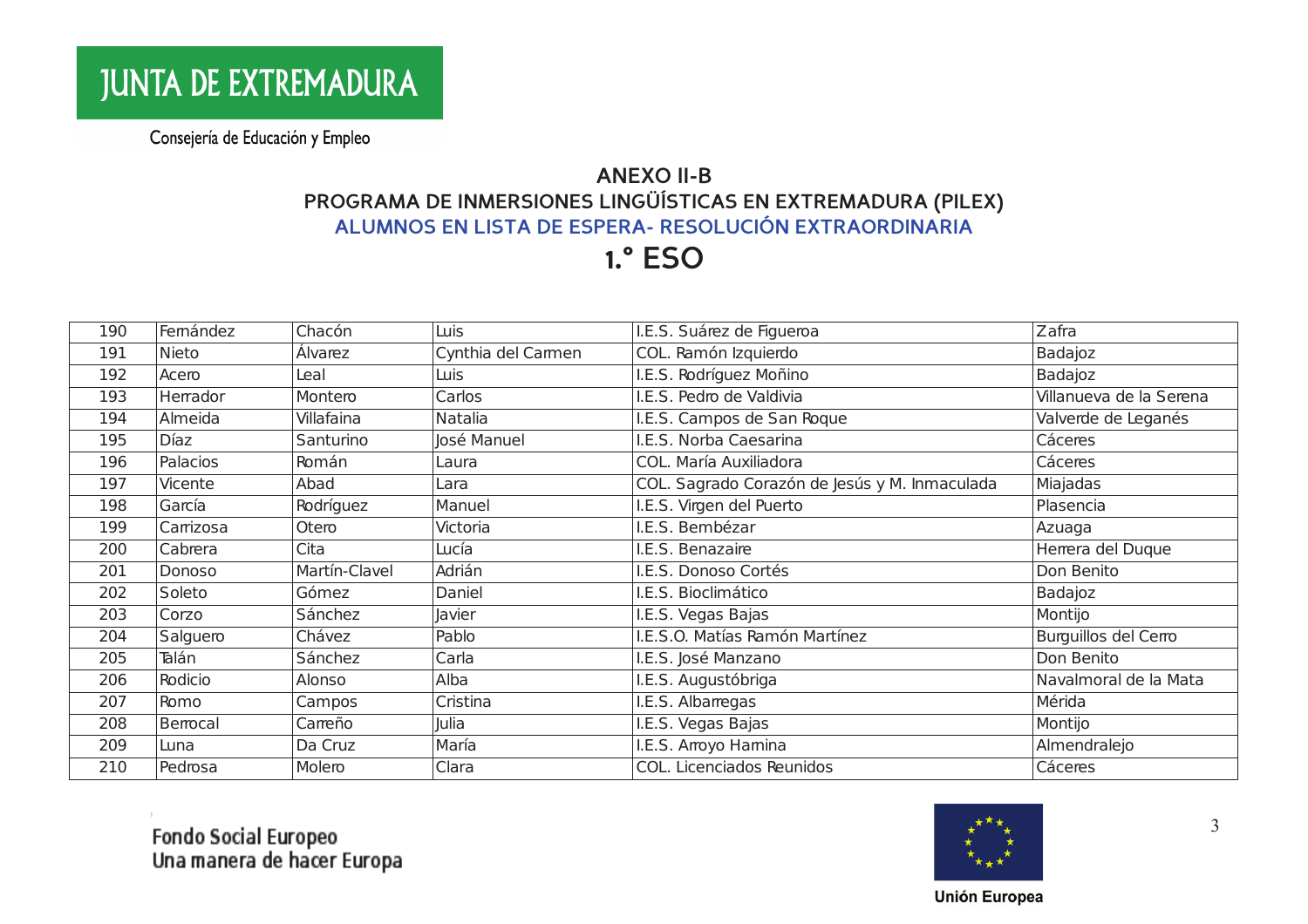# **ANEXO II-B** PROGRAMA DE INMERSIONES LINGÜÍSTICAS EN EXTREMADURA (PILEX) ALUMNOS EN LISTA DE ESPERA- RESOLUCIÓN EXTRAORDINARIA

**1.° ESO** 

| 211 | Gil          | Martínez       | María      | I.E.S. de Llerena          | Llerena                   |
|-----|--------------|----------------|------------|----------------------------|---------------------------|
| 212 | Domingo      | Tena           | Teodoro    | I.E.S. Gabriel y Galán     | Plasencia                 |
| 213 | Mora         | Durán          | Alejandro  | I.E.S. Ágora               | Cáceres                   |
| 214 | Pérez        | Crehuet        | Pablo      | COL. Santa Cecilia         | Cáceres                   |
| 215 | Carrascal    | Torres         | Nerea      | I.E.S. de Llerena          | Llerena                   |
| 216 | López        | Durán          | Daniel     | I.E.S. Pedro de Valdivia   | Villanueva de la Serena   |
| 217 | Porras       | Masa           | Israel     | I.E.S. José Manzano        | Don Benito                |
| 218 | Pérez        | Gómez          | Camen      | I.E.S. Campos de San Roque | Valverde de Leganés       |
| 219 | Pérez        | Gómez          | Julia      | I.E.S. Campos de San Roque | Valverde de Leganés       |
| 220 | Martín-Pérez | Barjola        | Antonio    | COL. Ramón Izquierdo       | Badajoz                   |
| 221 | Doncel       | Gutiérrez      | Paula      | I.E.S. San José            | Villanueva de la Serena   |
| 222 | Herrera      | Romero         | José Ángel | I.E.S. Zurbarán            | Badajoz                   |
| 223 | López        | Peña           | Olga       | I.E.S. Benazaire           | Herrera del Duque         |
| 224 | Rodríguez    | De Sande       | Álvaro     | I.E.S. Norba Caesarina     | Cáceres                   |
| 225 | Ganote       | Becerro        | Ángela     | I.E.S. Meléndez Valdés     | Villafranca de los Barros |
| 226 | Cobos        | <b>Fuentes</b> | Álvaro     | I.E.S. Rodríguez Moñino    | Badajoz                   |
| 227 | Navas        | Sánchez-Seco   | Begoña     | I.E.S. Universidad Laboral | Cáceres                   |
| 228 | Moreno       | Ramos          | Samuel     | COL. María Auxiliadora     | Cáceres                   |
| 229 | Iglesias     | Cambero        | Álvaro     | I.E.S. Universidad Laboral | Cáceres                   |
| 230 | Arias        | Lozano         | Julia      | I.E.S. Norba Caesarina     | Cáceres                   |
| 231 | Gómez        | Jiménez        | Camen      | COL. Santa Cecilia         | Cáceres                   |

Fondo Social Europeo<br>Una manera de hacer Europa



 $\overline{4}$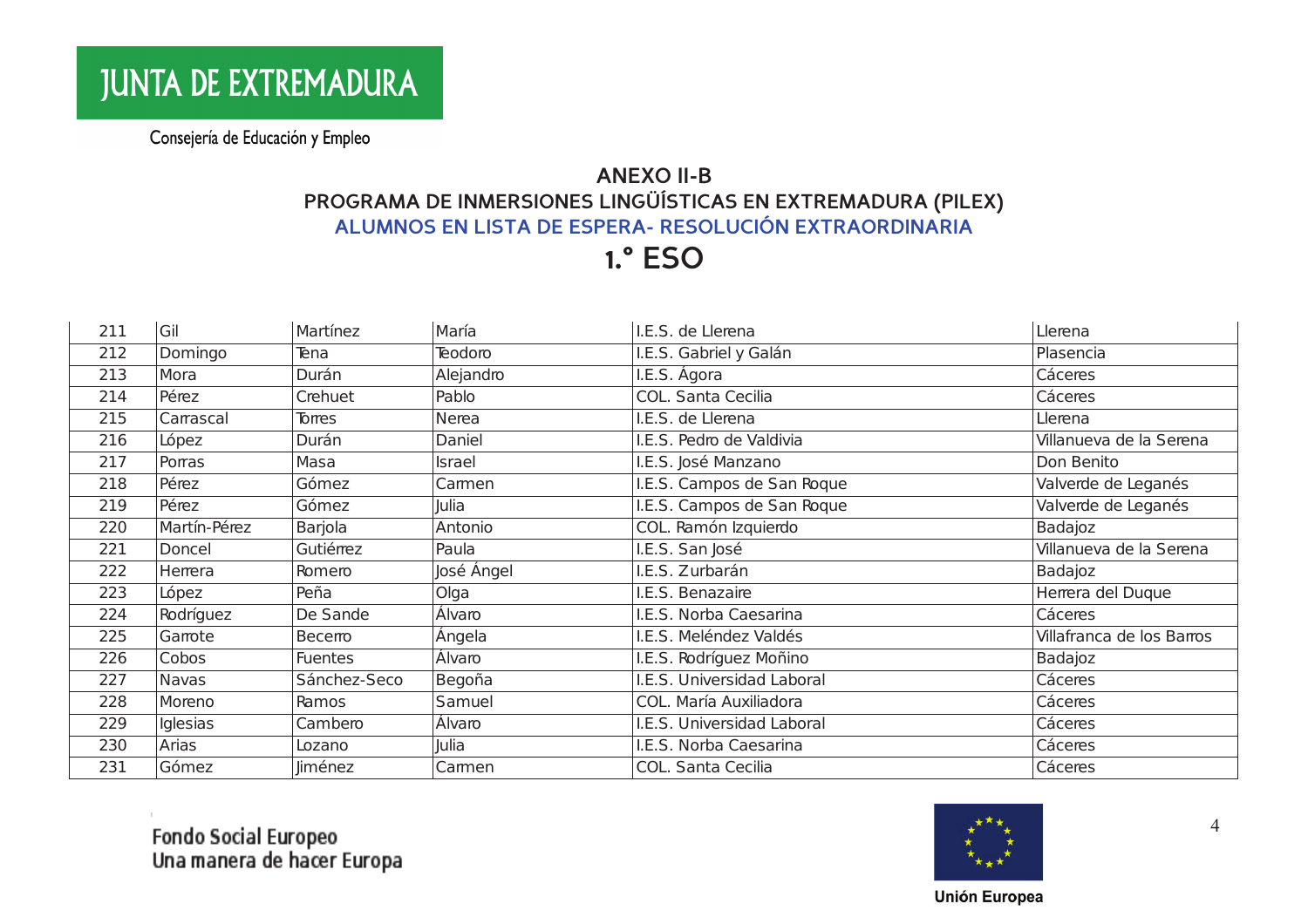## **ANEXO II-B** PROGRAMA DE INMERSIONES LINGÜÍSTICAS EN EXTREMADURA (PILEX) ALUMNOS EN LISTA DE ESPERA- RESOLUCIÓN EXTRAORDINARIA

**1.° ESO** 

| 232 | Cosano   | García            | Hugo           | I.E.S. Valle del Jerte                        | Plasencia                 |
|-----|----------|-------------------|----------------|-----------------------------------------------|---------------------------|
| 233 | Quesada  | Rodríguez         | Camen          | COL. Ntra. Sra. Del Carmen                    | Badajoz                   |
| 234 | Puente   | Carrillo          | Laura          | I.E.S. Enrique Díez Canedo                    | Puebla de la Calzada      |
| 235 | Marcos   | Sánchez           | Marta          | I.E.S.O. Valdemedel                           | Ribera del Fresno         |
| 236 | Cordero  | Montero           | Clara          | I.E.S. Turgalium                              | Trujillo                  |
| 237 | Femández | Lima              | Iván           | I.E.S. El Pomar                               | Jerez de los Caballeros   |
| 238 | liménez  | Gutiérrez         | Aixa           | I.E.S. Turgalium                              | Trujillo                  |
| 239 | Zapata   | <b>Bustamante</b> | Antonio Miguel | I.E.S. Bembézar                               | Azuaga                    |
| 240 | López    | Osuna             | María          | I.E.S. Suárez de Figueroa                     | Zafra                     |
| 241 | Prado    | <b>Bravo</b>      | Elena          | I.E.S. Arroyo Hamina                          | Almendralejo              |
| 242 | Periáñez | Collazos          | Carlota        | I.E.S. Universidad Laboral                    | Cáceres                   |
| 243 | González | Moreno            | Celia          | COL. Sagrado Corazón de Jesús y M. Inmaculada | Miajadas                  |
| 244 | Durán    | López             | Jorge          | I.E.S. Norba Caesarina                        | Cáceres                   |
| 245 | Amador   | Gallego           | Nacho          | I.E.S. Vegas Bajas                            | Montijo                   |
| 246 | Delgado  | Pérez             | Natividad      | I.E.S. El Pomar                               | Jerez de los Caballeros   |
| 247 | Montero  | Acosta            | Clara          | I.E.S. Gabriel y Galán                        | Plasencia                 |
| 248 | Martín   | Martín            | Daniel         | I.E.S. Jalama                                 | Moraleja                  |
| 249 | Paniagua | Morillo           | Laura          | I.E.S. Bembézar                               | Azuaga                    |
| 250 | Hidalgo  | Sánchez           | Miguel         | I.E.S. Eugenio Frutos                         | Guareña                   |
| 251 | Custodio | Martínez          | Lucía          | I.E.S. Meléndez Valdés                        | Villafranca de los Barros |
| 252 | Abril    | Santiago          | Laura          | I.E.S. Bembézar                               | Azuaga                    |

Fondo Social Europeo<br>Una manera de hacer Europa



5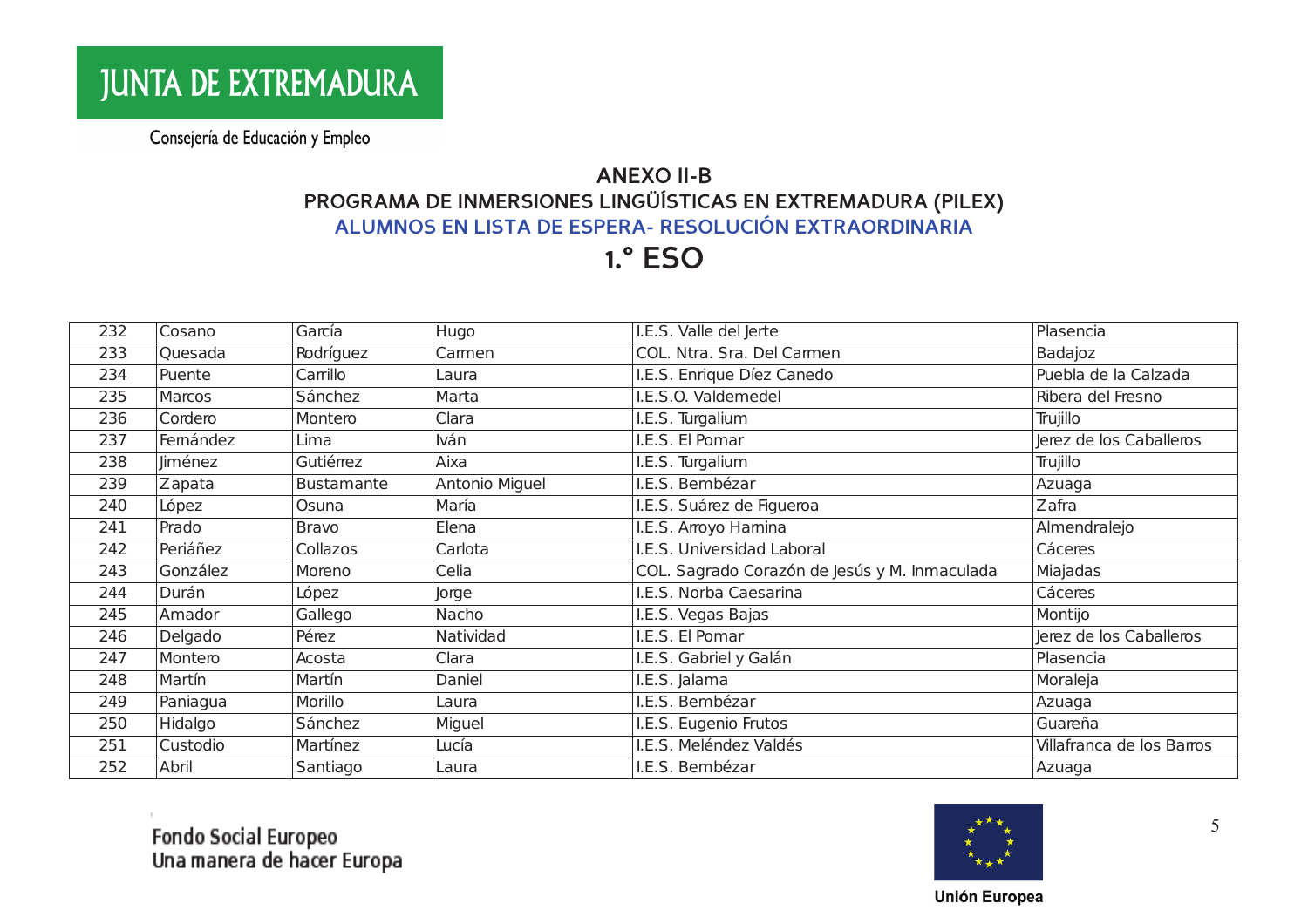# **ANEXO II-B** PROGRAMA DE INMERSIONES LINGÜÍSTICAS EN EXTREMADURA (PILEX) ALUMNOS EN LISTA DE ESPERA- RESOLUCIÓN EXTRAORDINARIA

**1.° ESO** 

| 253 | González   | Jiménez      | Alejandra    | I.E.S. Luis Chamizo                        | Don Benito              |
|-----|------------|--------------|--------------|--------------------------------------------|-------------------------|
| 254 | Femández   | Murillo      | Manuel       | I.E.S. Antonio de Nebrija                  | Zalamea de la Serena    |
| 255 | Rodríguez  | Garrido      | David        | COL. María Auxiliadora                     | Cáceres                 |
| 256 | García     | Angulo       | Natalia      | I.E.S. de Llerena                          | Llerena                 |
| 257 | Parejo     | Velázquez    | Pablo        | COL. María Auxiliadora                     | Cáceres                 |
| 258 | Pérez      | Crehuet      | Arturo       | COL. Santa Cecilia                         | Cáceres                 |
| 259 | Picapiedra | González     | Rodrigo      | I.E.S. Universidad Laboral                 | Cáceres                 |
| 260 | Santos     | Ramírez      | Cristina     | I.E.S.O. Matías Ramón Martínez             | Burguillos del Cerro    |
| 261 | Rodríguez  | Talavero     | Adrián       | I.E.S. Jalama                              | Moraleja                |
| 262 | Delgado    | García       | Alejandro    | I.E.S. El Pomar                            | Jerez de los Caballeros |
| 263 | Ventas     | Luengo       | Iván         | I.E.S. Benazaire                           | Herrera del Duque       |
| 264 | Espinal    | Medel        | Camen        | I.E.S. Bembézar                            | Azuaga                  |
| 265 | Paredes    | Sánchez      | Mara         | I.E.S. Antonio de Nebrija                  | Zalamea de la Serena    |
| 266 | González   | Femández     | Rodrigo José | I.E.S. Rodríguez Moñino                    | Badajoz                 |
| 267 | Caro       | <b>Bravo</b> | Alba         | I.E.S. Zurbarán                            | Badajoz                 |
| 268 | Haselen    | Arroyo       | Lucas Van    | I.E.S. Santiago Apóstol                    | Almendralejo            |
| 269 | Rengifo    | Gamero       | Eduardo      | I.E.S. Bembézar                            | Azuaga                  |
| 270 | Gómez      | Corchero     | Alberto      | COL. Ramón Izquierdo                       | Badajoz                 |
| 271 | Peñato     | Porras       | Paula        | COL. Colegio Docente Atenea de Mérida, S.L | Mérida                  |
| 272 | Parra      | Rey          | Gloria       | I.E.S. Alba Plata                          | Fuente de Cantos        |
| 273 | Ramos      | Pacheco      | David        | I.E.S. Universidad Laboral                 | Cáceres                 |

Fondo Social Europeo<br>Una manera de hacer Europa



6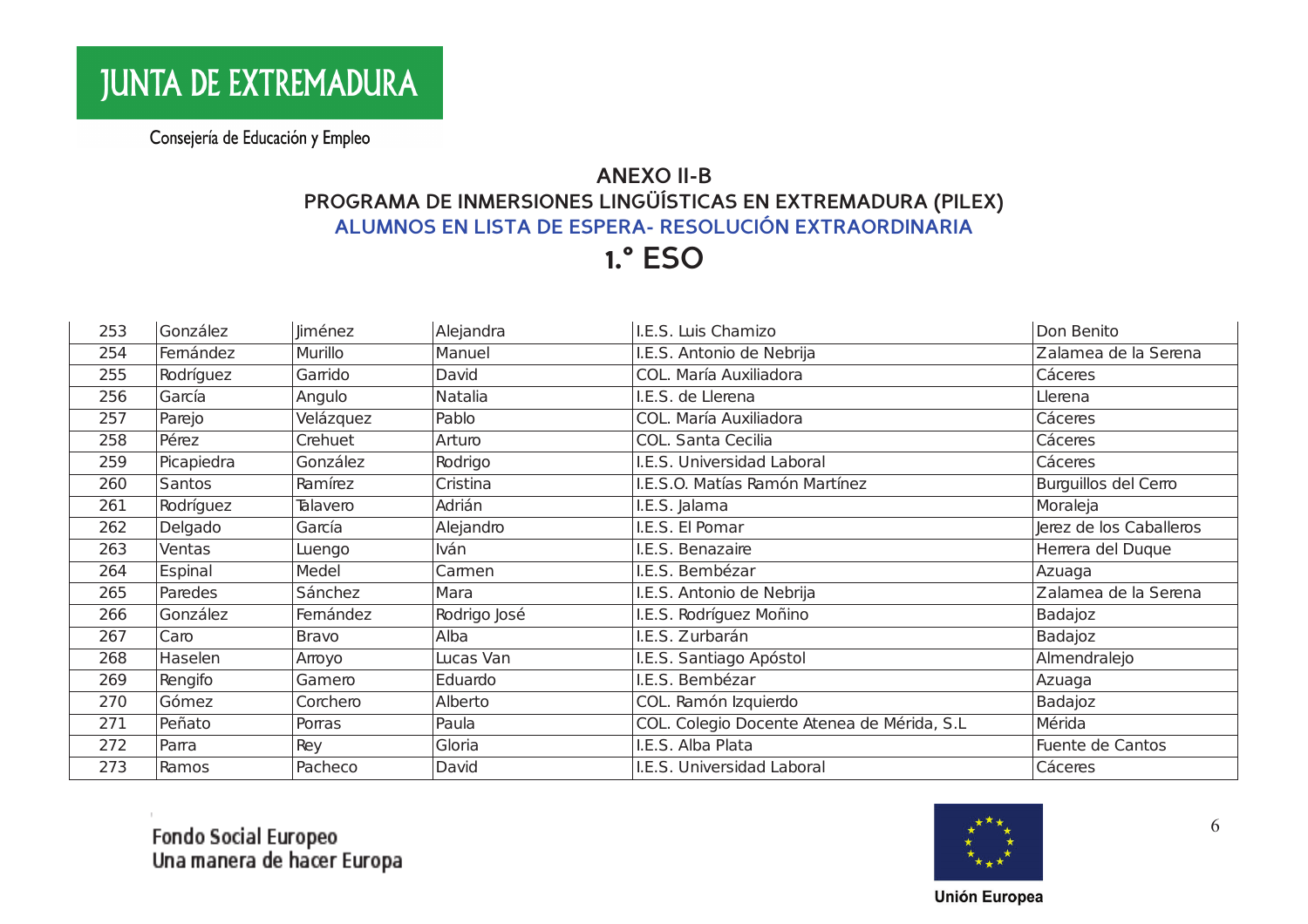# **ANEXO II-B** PROGRAMA DE INMERSIONES LINGÜÍSTICAS EN EXTREMADURA (PILEX) ALUMNOS EN LISTA DE ESPERA- RESOLUCIÓN EXTRAORDINARIA

**1.° ESO** 

| 274 | Aboubacar    | Pérez           | Luna Amina   | I.E.S. Al-Qázeres                           | Cáceres                 |
|-----|--------------|-----------------|--------------|---------------------------------------------|-------------------------|
| 275 | Agudo        | Martín          | Rafael       | COL. San Antonio de Padua                   | Cáceres                 |
| 276 | <b>Díaz</b>  | Santurino       | Elena        | I.E.S. Norba Caesarina                      | Cáceres                 |
| 277 | <b>Díaz</b>  | Sánchez         | Gema         | I.E.S. Arroyo Hamina                        | Almendralejo            |
| 278 | Barrado      | Castro          | Maryam       | I.E.S. Norba Caesarina                      | Cáceres                 |
| 279 | Pérez        | Hemández        | Hugo         | COL. Santísima Trinidad                     | Plasencia               |
| 280 | Sabino       | Domínguez       | Tania        | I.E.S. Jalama                               | Moraleja                |
| 281 | <b>Bueno</b> | González        | Marina       | I.E.S. Virgen del Puerto                    | Plasencia               |
| 282 | Ortíz        | Cuenda          | Míriam       | I.E.S. Zurbarán                             | Badajoz                 |
| 283 | Serrano      | Vidal           | Leonor       | I.E.S. Jalama                               | Moraleja                |
| 284 | Gómez        | Almendral       | Hugo         | I.E.S. Valle del Jerte                      | Plasencia               |
| 285 | Rebanales    | Álvarez         | Pablo        | COL. Colegio Docente Atenea de Mérida, S.L. | Mérida                  |
| 286 | González     | Donoso          | Lucía        | I.E.S. José Manzano                         | Don Benito              |
| 287 | Barragán     | Becerra         | David        | COL. Claret                                 | Don Benito              |
| 288 | Jiménez      | Alonso          | Andrea       | I.E.S. Siberia Extremeña                    | <b>Talarrubias</b>      |
| 289 | Femández     | Polo            | Javier       | I.E.S. Augustóbriga                         | Navalmoral de la Mata   |
| 290 | Pérez        | <b>Barranca</b> | Alejandro    | I.E.S. El Pomar                             | Jerez de los Caballeros |
| 291 | Torrado      | Martínez        | Carolina     | I.E.S. Albarregas                           | Mérida                  |
| 292 | Negrota      | llie            | Tomás Andrei | I.E.S. Rodríguez Moñino                     | Badajoz                 |
| 293 | Mateos       | Torres          | Sofía        | I.E.S. Turgalium                            | Trujillo                |
| 294 | Álvarez      | Lucio           | Celia        | COL. Claret                                 | Don Benito              |



 $\overline{7}$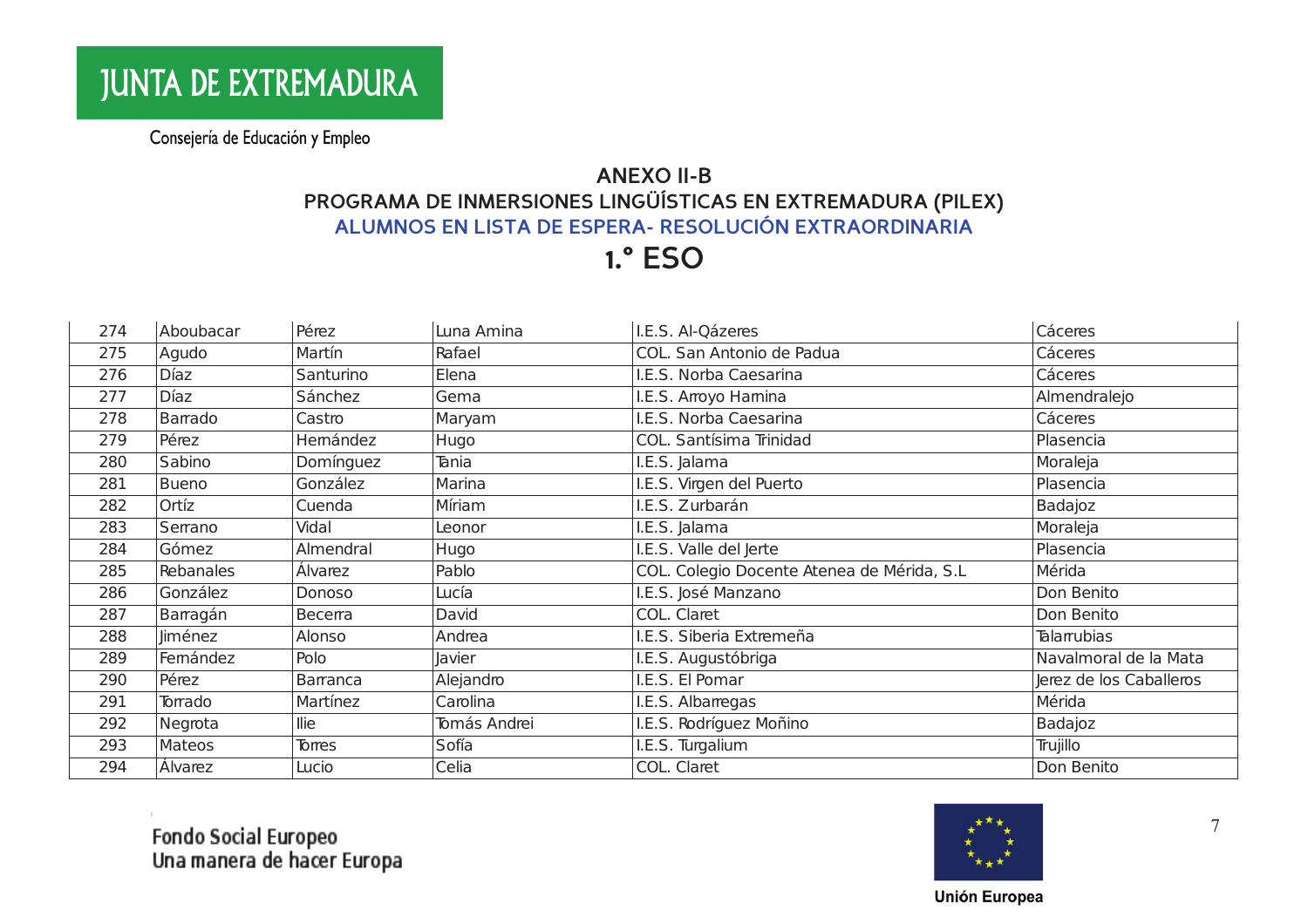# **ANEXO II-B** PROGRAMA DE INMERSIONES LINGÜÍSTICAS EN EXTREMADURA (PILEX) ALUMNOS EN LISTA DE ESPERA- RESOLUCIÓN EXTRAORDINARIA

**1.° ESO** 

| 295 | García      | Calero    | Carlos        | I.E.S. Zurbarán                               | Badajoz                 |
|-----|-------------|-----------|---------------|-----------------------------------------------|-------------------------|
| 296 | Sánchez     | Pajuelo   | Andrea        | I.E.S. de Llerena                             | Llerena                 |
| 297 | Márquez     | Roncero   | Míriam        | COL. María Auxiliadora                        | Cáceres                 |
| 298 | Redondo     | Corrales  | Alicia        | COL. Sagrado Corazón de Jesús y M. Inmaculada | Miajadas                |
| 299 | Conesa      | Cañamero  | David         | COL. Sagrado Corazón de Jesús y M. Inmaculada | Miajadas                |
| 300 | Trejo       | Paniagua  | Clara         | I.E.S. Enrique Díez Canedo                    | Puebla de la Calzada    |
| 301 | Gallego     | Alonso    | Daniel        | I.E.S. Universidad Laboral                    | Cáceres                 |
| 302 | Ferreira    | Tirado    | Rocío         | I.E.S. Zurbarán                               | Badajoz                 |
| 303 | Montalvo    | Cárdenas  | Patxi         | I.E.S. Puerta de la Serena                    | Villanueva de la Serena |
| 304 | Arco        | Alpoim    | Guadalupe del | I.E.S. Rodríguez Moñino                       | Badajoz                 |
| 305 | Gómez       | Pérez     | Daniela       | I.E.S. Siberia Extremeña                      | Talarrubias             |
| 306 | Sánchez     | Femández  | Elena         | I.E.S. José Manzano                           | Don Benito              |
| 307 | Rodríguez   | Molina    | Ramón         | I.E.S. Enrique Díez Canedo                    | Puebla de la Calzada    |
| 308 | Sabino      | Domínguez | Nicoll        | I.E.S. Jalama                                 | Moraleja                |
| 309 | Herrera     | Garrón    | Celia         | I.E.S. Maestro Juan Calero                    | Monesterio              |
| 310 | Álvarez     | Castaño   | Nerea         | I.E.S. Sierra la Calera                       | Santa Marta             |
| 311 | <b>Díaz</b> | Serrano   | Alba          | I.E.S. Virgen del Puerto                      | Plasencia               |
| 312 | García      | Suárez    | Carlos        | I.E.S. Dr. Femández Santana                   | Los Santos de Maimona   |
| 313 | Manzano     | Garrido   | Elena         | I.E.S. Norba Caesarina                        | Cáceres                 |
| 314 | Fuentes     | Gómez     | Ignacio       | I.E.S. Virgen del Puerto                      | Plasencia               |
| 315 | Garrido     | Garrido   | Laura         | I.E.S. Norba Caesarina                        | Cáceres                 |

Fondo Social Europeo<br>Una manera de hacer Europa



8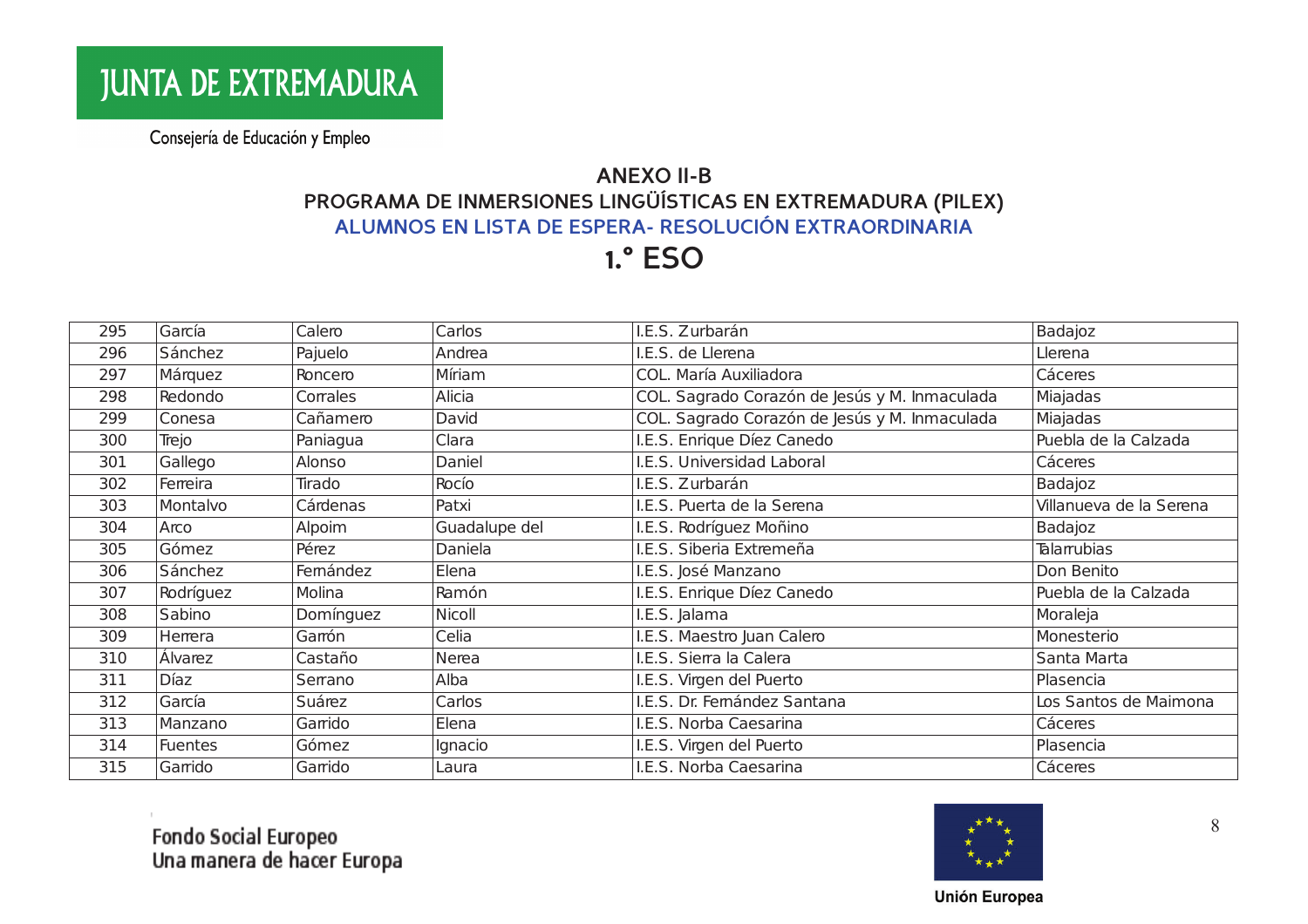## **ANEXO II-B** PROGRAMA DE INMERSIONES LINGÜÍSTICAS EN EXTREMADURA (PILEX) ALUMNOS EN LISTA DE ESPERA- RESOLUCIÓN EXTRAORDINARIA

**1.° ESO** 

| 316 | Barbero   | Mateos    | Marta          | I.E.S. Virgen del Puerto        | Plasencia                 |
|-----|-----------|-----------|----------------|---------------------------------|---------------------------|
| 317 | Coronado  | Moreno    | Paula          | I.E.S. Cristo del Rosario       | Zafra                     |
| 318 | liménez   | Lucas     | Roberto Carlos | I.E.S. Albarregas               | Mérida                    |
| 319 | Daki      | Allaoui   | Salma          | I.E.S.O. Gabriel García Márquez | Tiétar                    |
| 320 | Alonso    | Rebolo    | Ramiro         | I.E.S. Zurbarán                 | Badajoz                   |
| 321 | Martínez  | Rosa      | Clara          | I.E.S.O. Valdemedel             | Ribera del Fresno         |
| 322 | Rodríguez | Porras    | María          | COL. San José                   | Villafranca de los Barros |
| 323 | Crespo    | Lozano    | <b>Javier</b>  | COL. Ramón Izquierdo            | Badajoz                   |
| 324 | González  | Rodríguez | Rodrigo        | COL. Ntra. Sra. Del Carmen      | Badajoz                   |
| 325 | González  | Rodríguez | Victoria       | COL. Ntra. Sra. Del Carmen      | Badajoz                   |
| 326 | Gutiémez  | Collazos  | Paula          | I.E.S. Alagón                   | Coria                     |
| 327 | Fallola   | Corchero  | César          | COL. Ramón Izquierdo            | Badajoz                   |
| 328 | Martín    | Gabriel   | Hugo           | I.E.S. Parque de Monfragüe      | Plasencia                 |
| 329 | Plaza     | Álvarez   | Alba           | COL. María Auxiliadora          | Cáceres                   |
| 330 | Carrasco  | Acevedo   | Eva María      | I.E.S. Benazaire                | Herrera del Duque         |
| 331 | Montes    | Tomé      | Lucía          | I.E.S. de Llerena               | Llerena                   |
| 332 | Ortíz     | Carrasco  | Marcos         | I.E.S. de Llerena               | Llerena                   |
| 333 | Mulero    | Márquez   | Manuel         | I.E.S. Carolina Coronado        | Almendralejo              |
| 334 | Martín    | Cazorla   | Vicente        | I.E.S. Cristo del Rosario       | Zafra                     |
| 335 | Bolaños   | Alonso    | Gael           | I.E.S. Zurbarán                 | Badajoz                   |
| 336 | Martínez  | Cintas    | Ana María      | I.E.S. Bembézar                 | Azuaga                    |

Fondo Social Europeo<br>Una manera de hacer Europa



9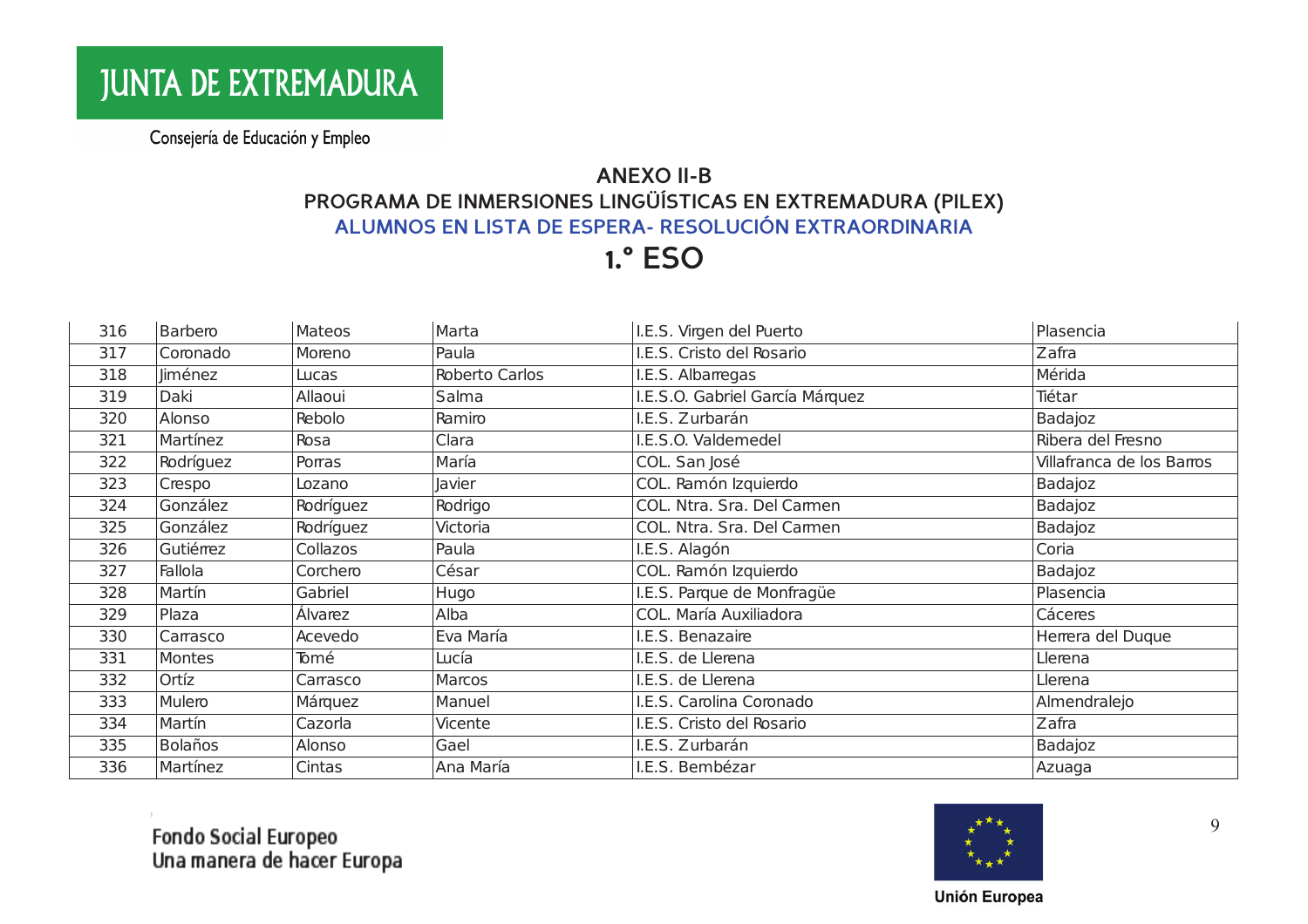# **ANEXO II-B** PROGRAMA DE INMERSIONES LINGÜÍSTICAS EN EXTREMADURA (PILEX) ALUMNOS EN LISTA DE ESPERA- RESOLUCIÓN EXTRAORDINARIA

**1.° ESO** 

| 337 | Lagar           | Lavado    | Alejandro  | I.E.S.O. Mariano Barbacid                     | Solana de los Barros      |
|-----|-----------------|-----------|------------|-----------------------------------------------|---------------------------|
| 338 | Cáceres         | Cordero   | María      | I.E.S. Sierra la Calera                       | Santa Marta               |
| 339 | Aguilera        | Vaquerizo | Rubén      | COL. Ntra. Sra. Del Carmen                    | Puebla de la Calzada      |
| 340 | Timón           | Alegre    | Lucía      | COL. María Auxiliadora                        | Cáceres                   |
| 341 | Galea           | Magro     | Carlos     | I.E.S. Dr. Femández Santana                   | Los Santos de Maimona     |
| 342 | Samaniego       | Rajo      | Álvaro     | I.E.S. de Llerena                             | Llerena                   |
| 343 | <b>Bautista</b> | Tadeo     | Ana Isabel | COL. Sagrado Corazón de Jesús y M. Inmaculada | Miajadas                  |
| 344 | Valle           | Nevado    | Carlos     | COL. María Auxiliadora                        | Cáceres                   |
| 345 | Rodríguez       | Megías    | Raquel     | I.E.S. Santa Eulalia                          | Mérida                    |
| 346 | Cuevas          | Femández  | Carlos     | I.E.S. Suárez de Figueroa                     | Zafra                     |
| 347 | Lavado          | Hemández  | Lucía      | I.E.S. Dr. Femández Santana                   | Los Santos de Maimona     |
| 348 | Delgado         | García    | Paula      | COL. Ntra. Sra. Del Carmen                    | Villafranca de los Barros |
| 349 | Rey             | Aguas     | Ángela     | I.E.S. Bembézar                               | Azuaga                    |
| 350 | Alves           | Díaz      | Antonio    | COL. Ramón Izquierdo                          | Badajoz                   |
| 351 | Arco            | Alpoim    | Pilar del  | I.E.S. Rodríguez Moñino                       | Badajoz                   |
| 352 | Calle           | Plata     | Claudia    | I.E.S. Gabriel y Galán                        | Plasencia                 |
| 353 | Moraga          | Moreno    | Clara      | I.E.S. San José                               | Villanueva de la Serena   |
| 354 | Moirón          | Béjar     | Daniel     | I.E.S. Ciudad Jardín                          | Badajoz                   |
| 355 | Cabello         | González  | Virginia   | I.E.S. Siberia Extremeña                      | <b>Talarrubias</b>        |
| 356 | Castro          | Díaz      | Elena      | I.E.S. Meléndez Valdés                        | Villafranca de los Barros |
| 357 | Soria           | Paniagua  | Silvia     | I.E.S. Bembézar                               | Azuaga                    |

Fondo Social Europeo<br>Una manera de hacer Europa



 $10$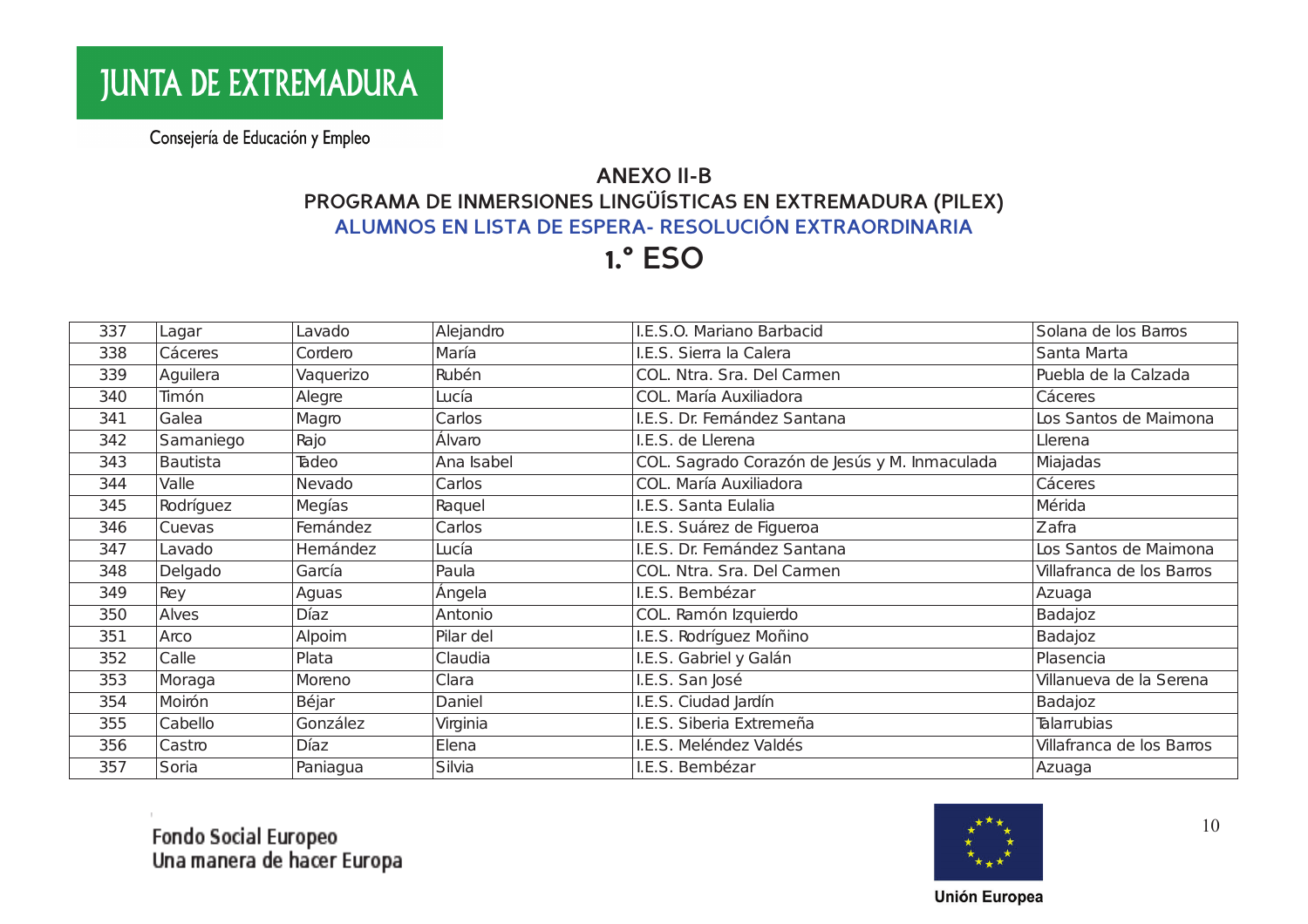# **ANEXO II-B** PROGRAMA DE INMERSIONES LINGÜÍSTICAS EN EXTREMADURA (PILEX) ALUMNOS EN LISTA DE ESPERA- RESOLUCIÓN EXTRAORDINARIA

**1.° ESO** 

| 358 | Martín         | Azabal          | Clara      | I.E.S. Virgen del Puerto   | Plasencia                 |
|-----|----------------|-----------------|------------|----------------------------|---------------------------|
| 359 | Zambrano       | Murillo         | Alba       | I.E.S. Arroyo Hamina       | Almendralejo              |
| 360 | Martín         | <b>Belmonte</b> | Ingrid     | I.E.S. Campos de San Roque | Valverde de Leganés       |
| 361 | Granados       | Roncero         | Paula      | I.E.S. Parque de Monfragüe | Plasencia                 |
| 362 | Tamayo         | Pascual         | Nerea      | I.E.S. Antonio de Nebrija  | Zalamea de la Serena      |
| 363 | López          | Romero          | Silvia     | I.E.S. Bembézar            | Azuaga                    |
| 364 | Calderón       | Rodríguez       | Araceli    | I.E.S. Puerta de la Serena | Villanueva de la Serena   |
| 365 | Camona         | López-Zuazo     | Rosa María | I.E.S. Antonio de Nebrija  | Zalamea de la Serena      |
| 366 | Portilla       | Ragel           | David      | I.E.S. Bárbara de Braganza | Badajoz                   |
| 367 | González       | Lavado          | Paula      | I.E.S. El Pomar            | Jerez de los Caballeros   |
| 368 | Peña           | Prieto          | César      | I.E.S. Siberia Extremeña   | Talarrubias               |
| 369 | Manzano        | Salguero        | Daniela    | I.E.S. Zurbarán            | Navalmoral de la Mata     |
| 370 | Calderón       | González        | Juan       | I.E.S. Meléndez Valdés     | Villafranca de los Barros |
| 371 | <b>Nogales</b> | Femández        | Mario      | I.E.S. Zurbarán            | Badajoz                   |
| 372 | Rodríguez      | González        | Carolina   | I.E.S.O. Mariano Barbacid  | Solana de los Barros      |
| 373 | Serrano        | <b>Flores</b>   | Lourdes    | I.E.S. Siberia Extremeña   | Talarrubias               |
| 374 | Olivera        | Martín          | Cristina   | I.E.S. Santa Eulalia       | Mérida                    |
| 375 | Izquierdo      | Sánchez         | Lucía      | I.E.S. Virgen del Puerto   | Plasencia                 |
| 376 | Salgado        | Cano            | Paula      | I.E.S. Zurbarán            | Badajoz                   |
| 377 | Cardizales     | Claro           | Lucía      | I.E.S. Meléndez Valdés     | Villafranca de los Barros |
| 378 | Arévalo        | Castillo        | Laura      | I.E.S. Bembézar            | Azuaga                    |

Fondo Social Europeo<br>Una manera de hacer Europa



 $11$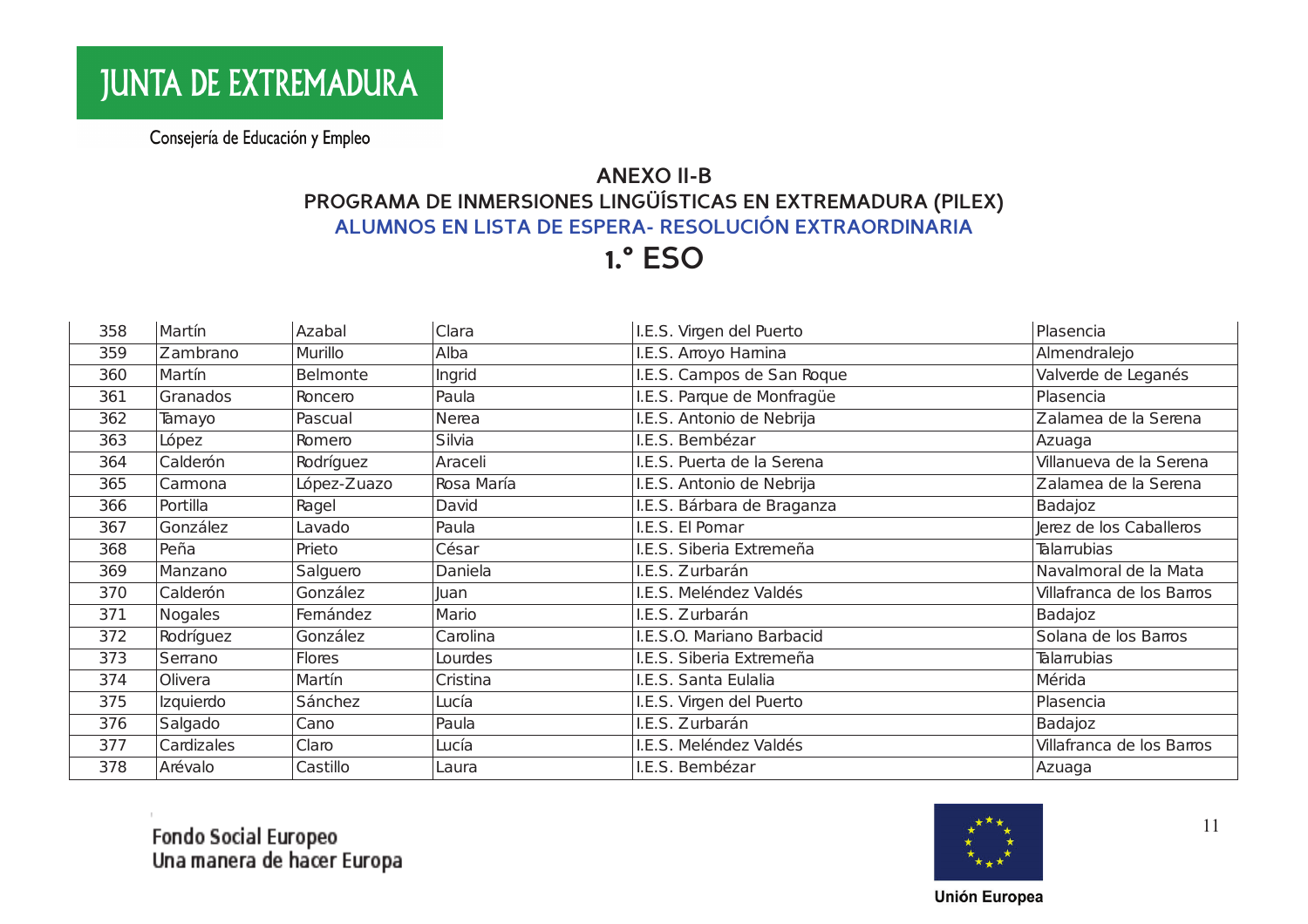# **ANEXO II-B** PROGRAMA DE INMERSIONES LINGÜÍSTICAS EN EXTREMADURA (PILEX) ALUMNOS EN LISTA DE ESPERA- RESOLUCIÓN EXTRAORDINARIA

**1.° ESO** 

| 379 | Merino    | Serrano   | Lucía         | I.E.S. Bárbara de Braganza     | Badajoz                 |
|-----|-----------|-----------|---------------|--------------------------------|-------------------------|
| 380 | Paniagua  | Mantero   | Cristina      | COL. Claret                    | Don Benito              |
| 381 | Megías    | Pecellín  | Tania         | I.E.S. Maestro Juan Calero     | Monesterio              |
| 382 | Domínguez | Parra     | Rocío         | I.E.S. Sierra la Calera        | Santa Marta             |
| 383 | Suárez    | González  | Jaime         | I.E.S. Santiago Apóstol        | Almendralejo            |
| 384 | Toro      | Rubiano   | Carlos de     | I.E.S. Dr. Femández Santana    | Los Santos de Maimona   |
| 385 | Cuadrado  | Picón     | Celia         | I.E.S. Cristo del Rosario      | Zafra                   |
| 386 | Avellano  | Gil       | Vera          | COL. Sopeña Badajoz            | Badajoz                 |
| 387 | Gordillo  | Femández  | Antonio       | I.E.S. Santa Eulalia           | Mérida                  |
| 388 | Ares      | Rodríguez | Daniel        | I.E.S. Zurbarán                | Badajoz                 |
| 389 | Campos    | Rangel    | Mario         | I.E.S. Cristo del Rosario      | Zafra                   |
| 390 | Lòpez     | Tello     | Melina        | I.E.S. Los Moriscos            | Homachos                |
| 391 | Soriano   | Pérez     | <b>Nieves</b> | I.E.S. El Pomar                | Jerez de los Caballeros |
| 392 | Sánchez   | Vivas     | Sara          | I.E.S. Sierra de Santa Bárbara | Plasencia               |
| 393 | Ruiz      | Rasero    | Miguel        | I.E.S. Eugenio Hermoso         | Fregenal de la Sierra   |
| 394 | Sánchez   | González  | Clara         | COL. San Antonio de Padua      | Cáceres                 |
| 395 | Duque     | Lillo     | Jaime         | I.E.S. Eugenio Hermoso         | Fregenal de la Sierra   |
| 396 | Izquierdo | González  | Laura         | I.E.S. Arroyo Hamina           | Almendralejo            |
| 397 | Sánchez   | Valle     | Alba          | I.E.S. Albarregas              | Mérida                  |
| 398 | Vázquez   | García    | lan           | I.E.S. Sierra la Calera        | Santa Marta             |
| 399 | Muñoz     | Casco     | Jorge         | I.E.S. Benazaire               | Herrera del Duque       |



12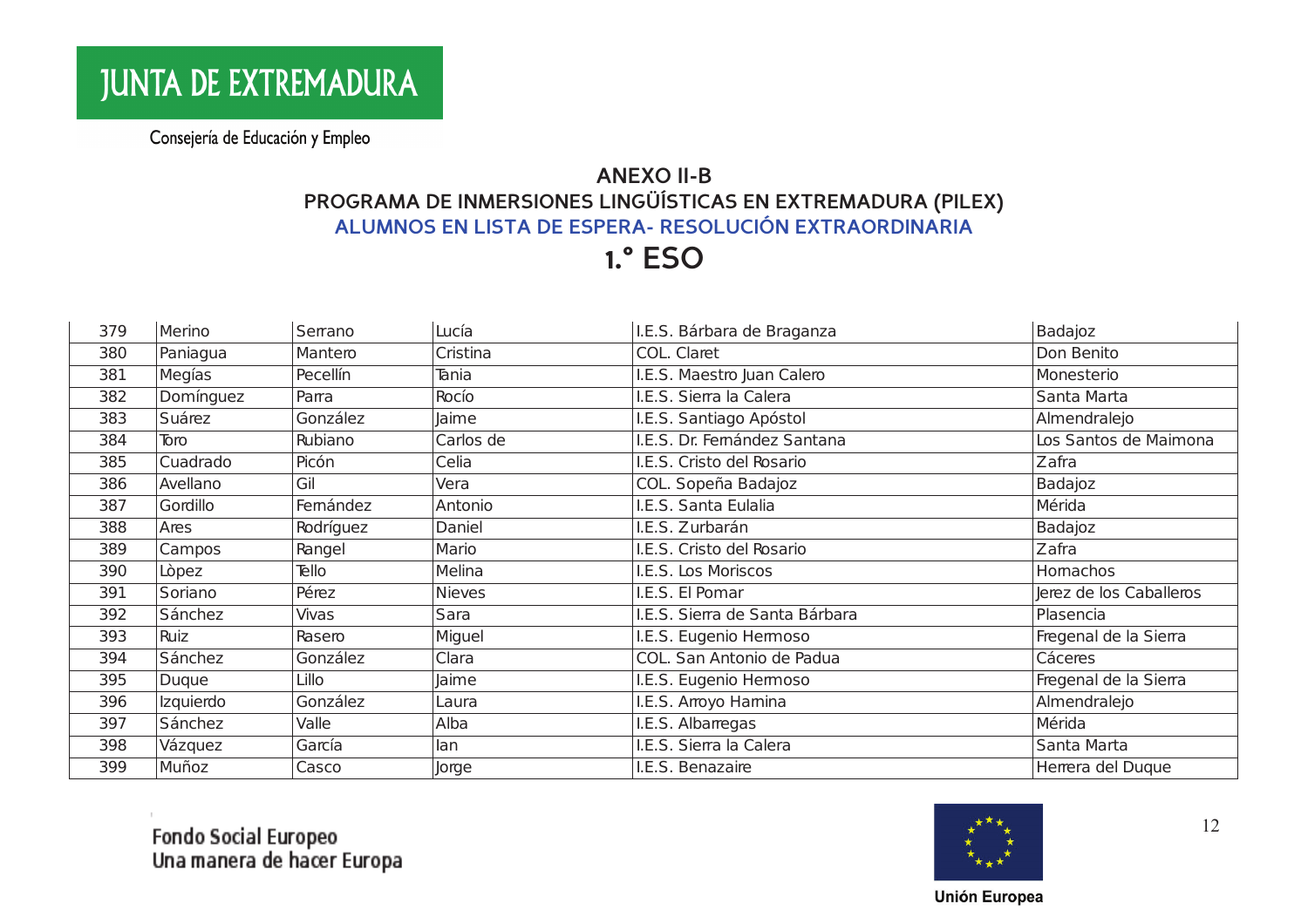# **ANEXO II-B** PROGRAMA DE INMERSIONES LINGÜÍSTICAS EN EXTREMADURA (PILEX) ALUMNOS EN LISTA DE ESPERA- RESOLUCIÓN EXTRAORDINARIA

**1.° ESO** 

| 400 | Gil            | De Gracia    | Jaime                   | COL. Sagrado Corazón de Jesús y M. Inmaculada | Miajadas                |
|-----|----------------|--------------|-------------------------|-----------------------------------------------|-------------------------|
| 401 | Sánchez        | Díaz         | Laura                   | I.E.S. Siberia Extremeña                      | <b>Talarrubias</b>      |
| 402 | Guerrero       | Galea        | Ana                     | I.E.S. Los Moriscos                           | Homachos                |
| 403 | Delgado        | Cerrada      | Dahlia                  | I.E.S. El Pomar                               | Jerez de los Caballeros |
| 404 | <b>Orantos</b> | Cervera      | María                   | I.E.S. Zurbarán                               | Badajoz                 |
| 405 | Huerta         | <b>Bravo</b> | Lucía                   | I.E.S. Maestro Domingo Cáceres                | Badajoz                 |
| 406 | Flores         | Ramírez      | Sergio                  | I.E.S. Zurbarán                               | Badajoz                 |
| 407 | Iglesias       | Rocha        | Marta                   | I.E.S. Benazaire                              | Herrera del Duque       |
| 408 | Saavedra       | Ramos        | José Luis               | I.E.S. El Pomar                               | Jerez de los Caballeros |
| 409 | Martín         | Gómez        | Pedro                   | I.E.S. Bioclimático                           | Badajoz                 |
| 410 | Florido        | Dávila       | Aurora                  | I.E.S. Pedro de Valdivia                      | Villanueva de la Serena |
| 411 | Vizuete        | Guerrero     | Miguel                  | I.E.S.O. Cuatro Villas                        | Berlanga                |
| 412 | Gutiémez       | Herrera      | Camen                   | I.E.S. Santa Eulalia                          | Mérida                  |
| 413 | Domínguez      | Muñoz        | María                   | COL. Virgen de Guadalupe                      | Badajoz                 |
| 414 | Menguiano      | Maldonado    | Míriam                  | COL. Ntra. Sra. De la Asunción                | Badajoz                 |
| 415 | Sánchez        | Anguas       | María                   | I.E.S. Quintana de la Serena                  | Quintana de la Serena   |
| 416 | <b>Jiménez</b> | Álvarez      | Mariana de los Remedios | I.E.S. Ramón Carande                          | Jerez de los Caballeros |
| 417 | Hemández       | Hemández     | Javier                  | COL. Santa Eulalia-Escolapias                 | Mérida                  |
| 418 | Alfonso        | Álvarez      | Marta                   | COL. Santa María Assumpta                     | Badajoz                 |
| 419 | Jaramago       | Cortes       | Paula                   | COL. Santa Teresa de Jesús                    | Badajoz                 |
| 420 | Becerra        | Borrego      | David                   | COL. San Francisco Javier                     | Fuente de Cantos        |

Fondo Social Europeo<br>Una manera de hacer Europa



13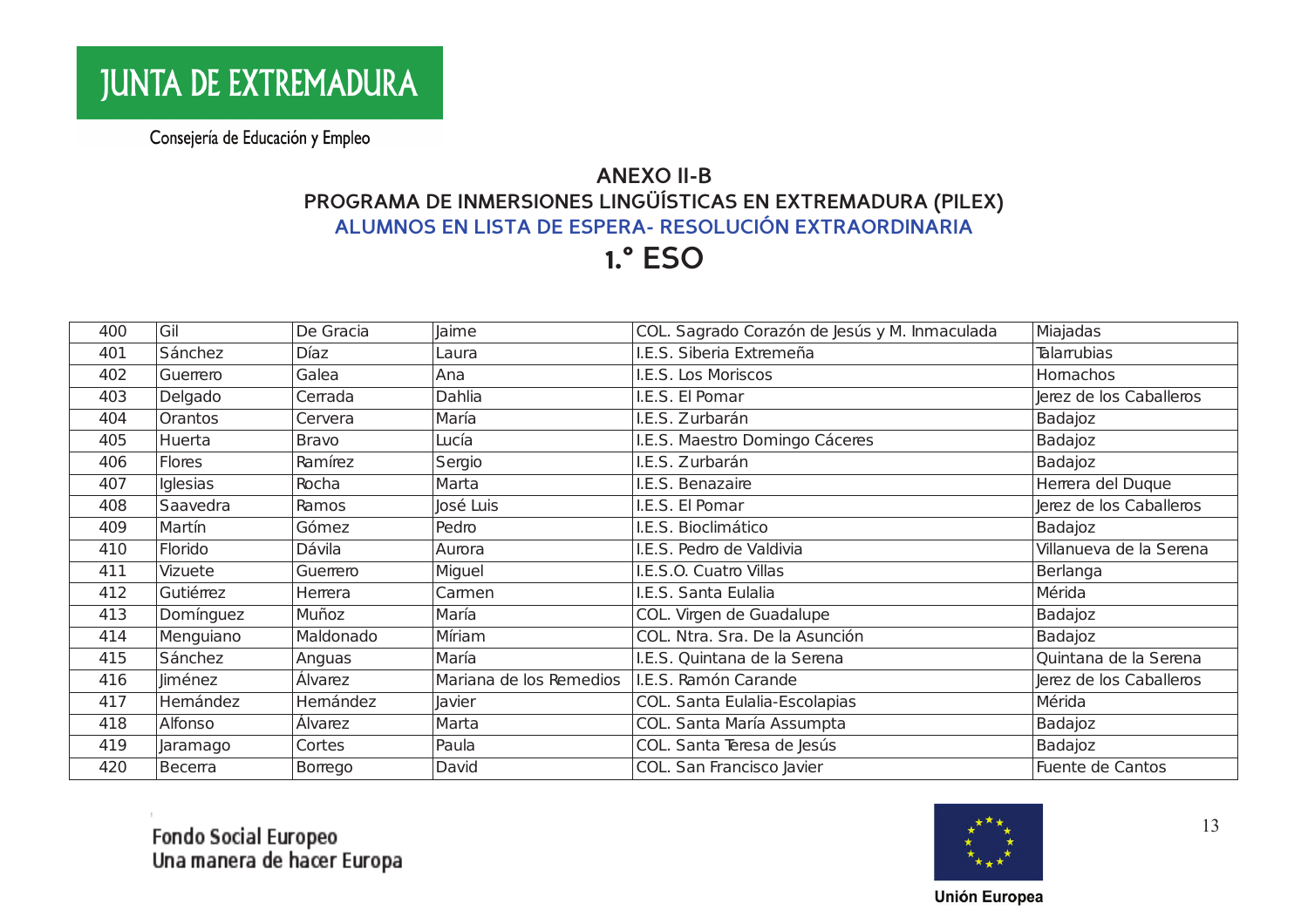## **ANEXO II-B** PROGRAMA DE INMERSIONES LINGÜÍSTICAS EN EXTREMADURA (PILEX) ALUMNOS EN LISTA DE ESPERA- RESOLUCIÓN EXTRAORDINARIA

**1.° ESO** 

| 421 | Barriga    | Macías       | Lorena          | I.E.S.O. Alconétar             | Garrovillas de Alconetar |
|-----|------------|--------------|-----------------|--------------------------------|--------------------------|
| 422 | Campos     | <b>Vivas</b> | María Irina     | I.E.S. El Brocense             | Cáceres                  |
| 423 | Castro     | Domínguez    | Ángela          | COL. San José                  | Plasencia                |
| 424 | González   | Hemández     | Rocío           | I.E.S.O. Cáparra               | Zarza de Granadilla      |
| 425 | Cabanillas | Díaz         | Aroa            | COL. Ntra. Sra. De la Asunción | Badajoz                  |
| 426 | Castillo   | Ramos        | Cosme Javier    | I.E.S. Bartolomé J. Gallardo   | Campanario               |
| 427 | Barbero    | Barbero      | Jara            | I.E.S. Gabriel y Galán         | Montehemoso              |
| 428 | Baco       | Donaire      | Noelia          | I.E.S. Sierra de Montánchez    | Montanchez               |
| 429 | Portalo    | Monago       | Lucía           | COL. Sagrada Familia           | Badajoz                  |
| 430 | Martínez   | Castilla     | María           | COL. Santa Teresa              | Cabeza del Buey          |
| 431 | Vázquez    | Álvarez      | Carlos          | I.E.S. Santa Eulalia           | Mérida                   |
| 432 | Luengo     | Solís        | Rita            | I.E.S. Sierra de Montánchez    | Montanchez               |
| 433 | Serrano    | Castillo     | Ismael          | COL. María Auxiliadora         | Mérida                   |
| 434 | Cordobés   | Cordobés     | Jesús           | I.E.S.O. La Vera Alta          | Villanueva de la Vera    |
| 435 | Iglesias   | Blanco       | Lluvia          | I.E.S.O. La Vera Alta          | Villanueva de la Vera    |
| 436 | Duque      | García       | Laura           | I.E.S. Miguel Durán            | Azuaga                   |
| 437 | Rivero     | Zarco        | Marcos          | I.E.S. Bachiller Diego Sánchez | Talavera la Real         |
| 438 | Domínguez  | Plaza        | <b>Iciar</b>    | I.E.S. Virgen de Gracia        | Oliva Frontera           |
| 439 | Merchán    | Moreno       | Manuel Santiago | COL. Ruta de la Plata          | Almendralejo             |
| 440 | Gil        | Martín       | Irene           | I.E.S. Gabriel y Galán         | Montehermoso             |
| 441 | Borrego    | Pozo         | Paola           | I.E.S. Antonio de Nebrija      | Zalamea de la Serena     |





 $14$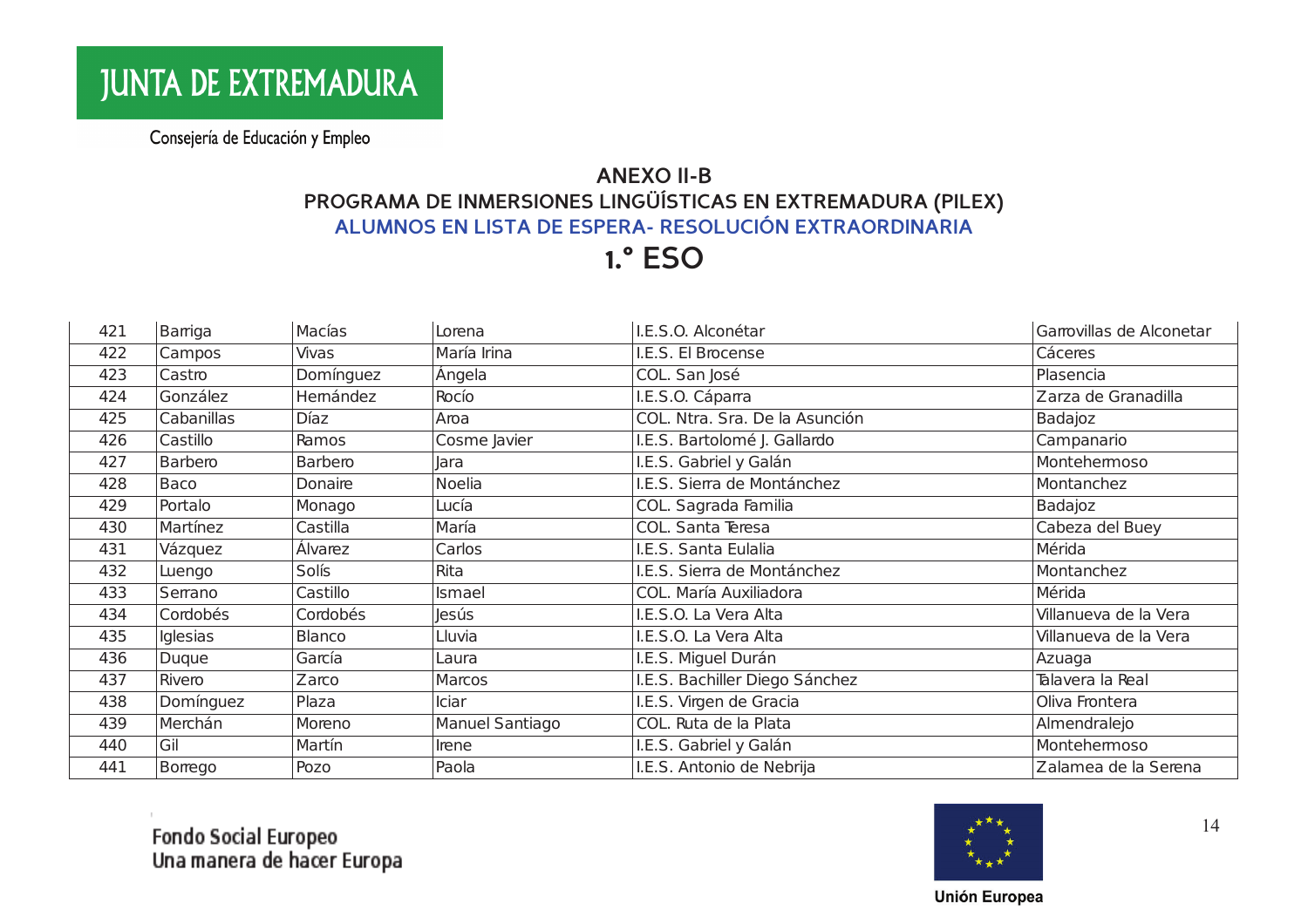# **ANEXO II-B** PROGRAMA DE INMERSIONES LINGÜÍSTICAS EN EXTREMADURA (PILEX) ALUMNOS EN LISTA DE ESPERA- RESOLUCIÓN EXTRAORDINARIA

**1.° ESO** 

| 442 | Villegas       | Cordero          | Celia          | I.E.S.O. Cella Vinaria         | Ceclavin                 |
|-----|----------------|------------------|----------------|--------------------------------|--------------------------|
| 443 | <b>Blanco</b>  | Sánchez          | Patricia       | COL. Santa Eulalia-Escolapias  | Mérida                   |
| 444 | Trigo          | Borrego          | Carlos         | COL. San Francisco Javier      | Fuente de Cantos         |
| 445 | Jaramillo      | Merino           | Manuel Jesús   | I.E.S.O. Sierra la Mesta       | Santa Amalia             |
| 446 | Santamaría     | Vázquez          | Alberto        | COL. Santa María Assumpta      | Badajoz                  |
| 447 | Pardo          | García           | Samuel         | I.E.S.O. Colonos               | Gevora                   |
| 448 | Martínez       | Ramajo           | Luna María     | I.E.S. Alagón                  | Coria                    |
| 449 | Bizcocho       | Arroyo           | José Javier    | COL. Santo Ángel               | Almendralejo             |
| 450 | Femández       | Márquez          | Irene          | I.E.S. Joaquín Sama            | San Vicente de Alcántara |
| 451 | Muñoz          | Cascos           | Montserrat     | COL. Santa Teresa              | Cabeza del Buey          |
| 452 | Hemández       | <b>Matamoros</b> | Judith         | I.E.S. Bachiller Diego Sánchez | Talavera la Real         |
| 453 | Murillo        | <b>Nogales</b>   | María Reyes    | I.E.S. Quintana de la Serena   | Quintana de la Serena    |
| 454 | Durán          | Segura           | Sergio         | I.E.S. Santa Eulalia           | Mérida                   |
| 455 | Casimiro       | Pérez-Zaballos   | Jaime          | COL. María Inmaculada          | Zafra                    |
| 456 | Martínez       | Nieto            | Celia          | COL. Virgen de Guadalupe       | Badajoz                  |
| 457 | Rodríguez      | Corrochano       | Abel           | I.E.S. Sierra de Montánchez    | Montanchez               |
| 458 | <b>Díaz</b>    | Gallardo         | Femando        | I.E.S. Bartolomé J. Gallardo   | Campanario               |
| 459 | Cabo           | Antolín          | Juan Carlos de | COL. Santa Eulalia-Escolapias  | Mérida                   |
| 460 | López          | Meléndez         | Adelaida       | COL. Ntra. Sra. De los Dolores | Guareña                  |
| 461 | Delgado        | Sáinz            | Alba           | I.E.S. Santa Eulalia           | Mérida                   |
| 462 | <b>Batalla</b> | Domínguez        | Belén          | I.E.S. Maestro Domingo Cáceres | Badajoz                  |

Fondo Social Europeo<br>Una manera de hacer Europa



15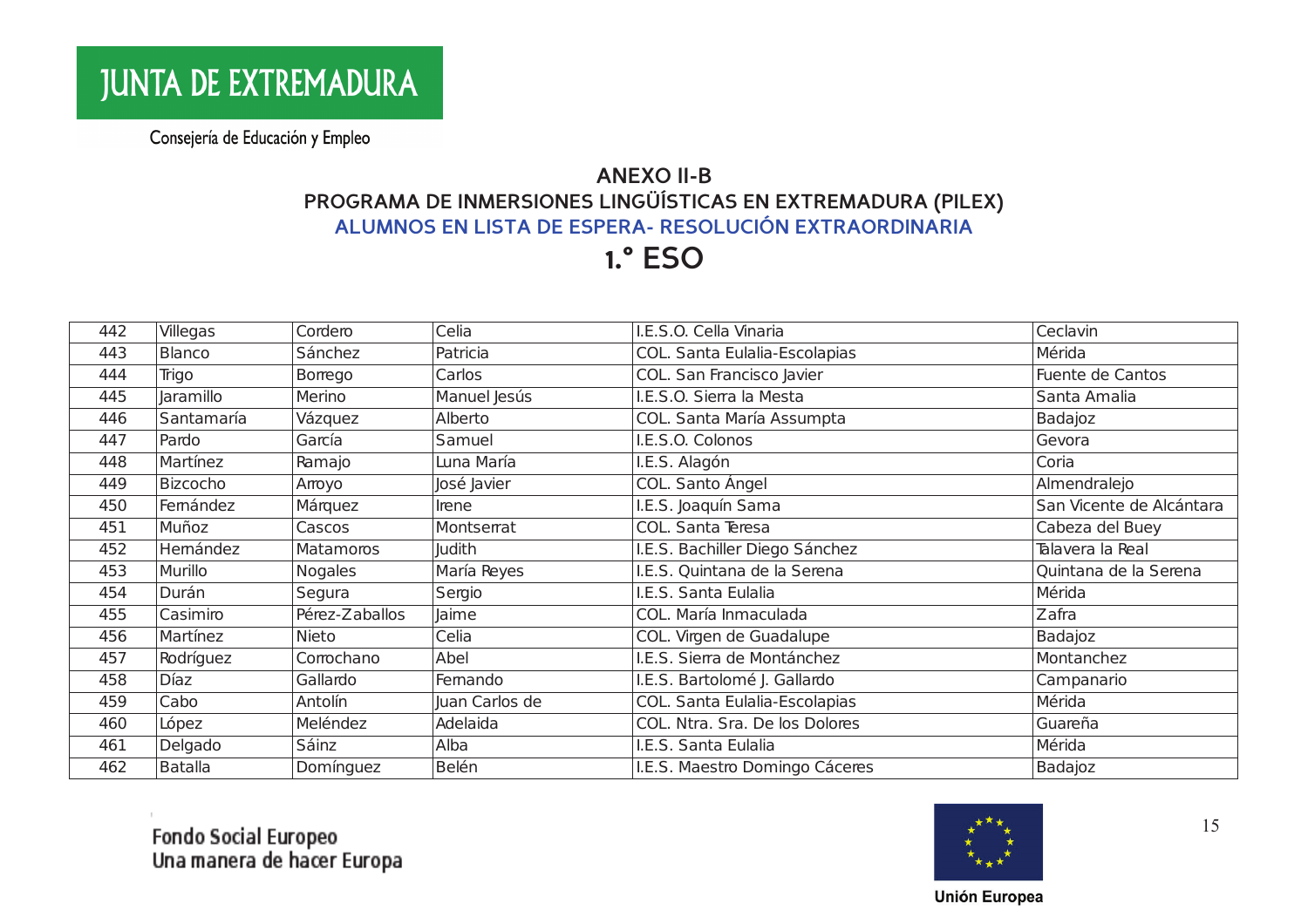# **ANEXO II-B** PROGRAMA DE INMERSIONES LINGÜÍSTICAS EN EXTREMADURA (PILEX) ALUMNOS EN LISTA DE ESPERA- RESOLUCIÓN EXTRAORDINARIA

**1.° ESO** 

| 463 | Ventura        | Del Arco      | Carlos         | I.E.S. Profesor Hemández Pacheco | Cáceres                  |
|-----|----------------|---------------|----------------|----------------------------------|--------------------------|
| 464 | Berrocal       | Velo          | Elena          | I.E.S. Joaquín Sama              | San Vicente de Alcántara |
| 465 | Pérez          | Castellano    | <b>Dolores</b> | COL. María Inmaculada            | Zafra                    |
| 466 | Delgado        | Pulido        | Celia          | I.E.S. Rodríguez Moñino          | Badajoz                  |
| 467 | Crespo         | Corrillero    | Pablo          | I.E.S. Santa Eulalia             | Mérida                   |
| 468 | Gordillo       | Morales       | Marcos         | I.E.S. Santa Eulalia             | Mérida                   |
| 469 | Lerga          | Ruiz          | Jorge          | COL. Sagrado Corazón             | Don Benito               |
| 470 | Beltrán        | Bejarano      | Lucía          | I.E.S. Joaquín Sama              | San Vicente de Alcántara |
| 471 | <b>Beobide</b> | García        | Julio          | COL. San Calixto                 | Plasencia                |
| 472 | Corchero       | Cordero       | Felipe         | I.E.S. Santa Lucía del Trampal   | Alcuescar                |
| 473 | Mera           | León          | Pedro          | I.E.S. de Castuera               | Castuera                 |
| 474 | Díaz           | Agujetas      | Julia          | COL. Ntra. Sra. Del Carmen       | Badajoz                  |
| 475 | Sánchez        | Agudo         | Ainhoa         | COL. Paideuterion                | Cáceres                  |
| 476 | Sánchez        | Apolo         | Hugo           | I.E.S.O. Colonos                 | Gevora                   |
| 477 | Kuizembe       | Núñez         | Pedro          | COL. Ntra. Sra. De la Asunción   | Badajoz                  |
| 478 | Merino         | Velardo       | Zeus           | I.E.S. San Roque                 | Badajoz                  |
| 479 | Ortiz          | Caballero     | Victoria       | I.E.S. Quintana de la Serena     | Quintana de la Serena    |
| 480 | <b>Bote</b>    | Monge         | David          | COL. Ruta de la Plata            | Almendralejo             |
| 481 | Ruiz           | Gómez Landero | Alejandro      | I.E.S. Bachiller Diego Sánchez   | Talavera la Real         |
| 482 | Salguero       | Soto          | Antonio        | I.E.S. Virgen de Gracia          | Oliva Frontera           |
| 483 | Gragera        | Flores        | Jonathan       | I.E.S. Albarregas                | Mérida                   |

Fondo Social Europeo<br>Una manera de hacer Europa



16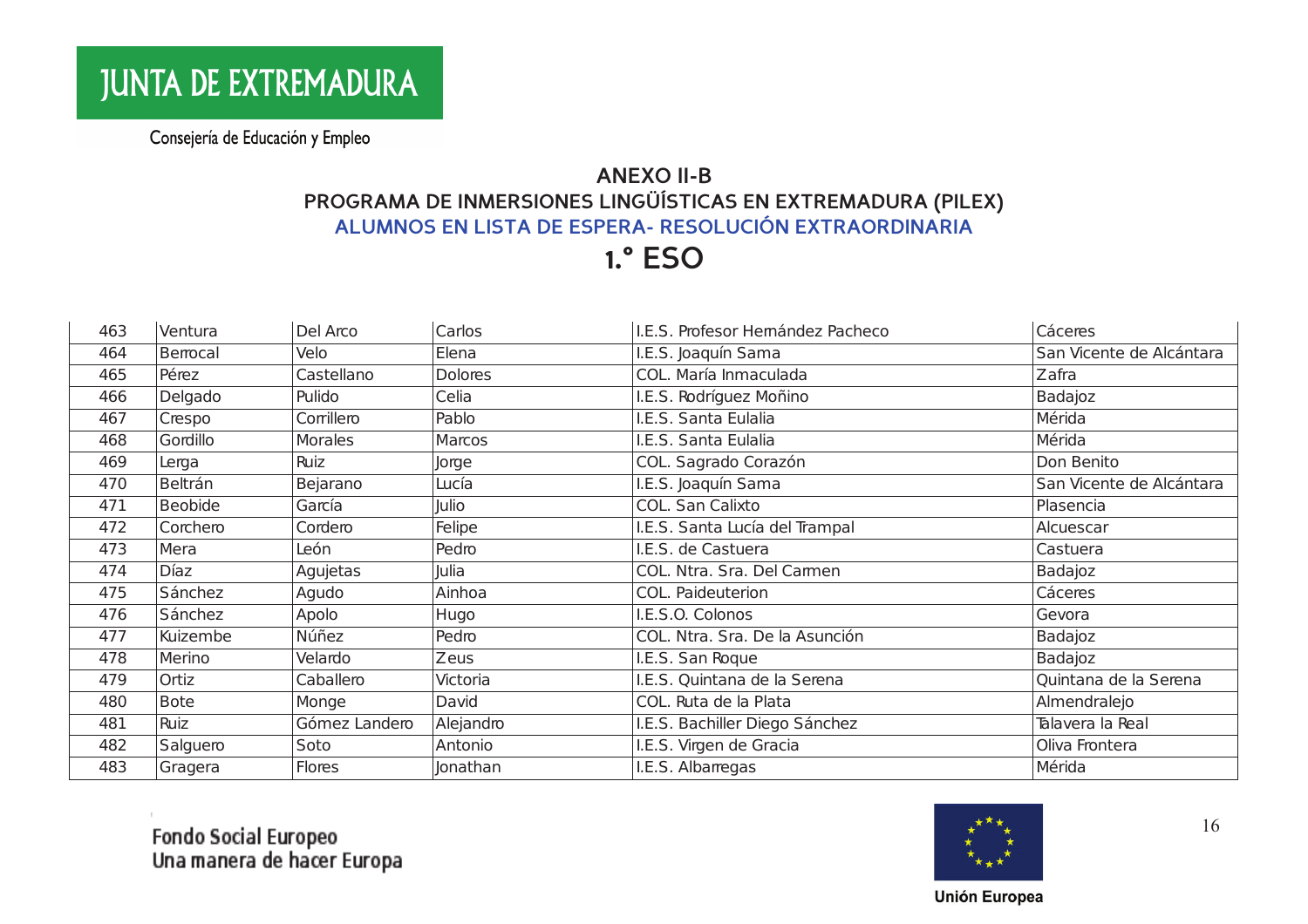# **ANEXO II-B** PROGRAMA DE INMERSIONES LINGÜÍSTICAS EN EXTREMADURA (PILEX) ALUMNOS EN LISTA DE ESPERA- RESOLUCIÓN EXTRAORDINARIA

**1.° ESO** 

| 484 | Trejo          | Pérez         | Marta         | COL. San Antonio de Padua  | Cáceres                 |
|-----|----------------|---------------|---------------|----------------------------|-------------------------|
| 485 | Marín          | <b>Santos</b> | Ana           | I.E.S. de Llerena          | Llerena                 |
| 486 | Ortiz          | Lay           | José          | I.E.S. Arroyo Hamina       | Almendralejo            |
| 487 | Femández       | Jura          | Andrea        | I.E.S. El Pomar            | Jerez de los Caballeros |
| 488 | Torres         | Cháves        | Mario         | I.E.S. Castelar            | Badajoz                 |
| 489 | Murillo        | Marcianes     | María Cándida | I.E.S. Antonio de Nebrija  | Zalamea de la Serena    |
| 490 | Moreno         | Porras        | Silvia        | I.E.S. Eugenio Hermoso     | Fregenal de la Sierra   |
| 491 | Cid            | Robledo       | Nicolás       | I.E.S. Zurbarán            | Badajoz                 |
| 492 | Rivero         | Horrillo      | Álvaro        | I.E.S. Puerta de la Serena | Villanueva de la Serena |
| 493 | Pereira        | Pinar         | Ángel         | I.E.S. Enrique Díez Canedo | Puebla de la Calzada    |
| 494 | Sanz           | Andreu        | Annhara       | I.E.S. Siberia Extremeña   | Talarrubias             |
| 495 | Tejado         | Ruiz          | Álvaro        | COL. San Antonio de Padua  | Cáceres                 |
| 496 | <b>Borrajo</b> | Cruz          | Alejandro     | I.E.S. Zurbarán            | Badajoz                 |
| 497 | Cuevas         | Femández      | Antonio       | I.E.S. Pedro de Valdivia   | Villanueva de la Serena |
| 498 | Pérez          | Crespo        | Natalia       | I.E.S. Pérez Comendador    | Plasencia               |
| 499 | Tello          | Ramos         | Alba          | COL. La Asunción           | Cáceres                 |
| 500 | Hemández       | Muñoz         | Alejandro     | I.E.S.O. Mariano Barbacid  | Solana de los Barros    |
| 501 | Portero        | Corchuelo     | Marta         | I.E.S. Arroyo Hamina       | Almendralejo            |
| 502 | González       | Femández      | <b>Judith</b> | COL. Santa Cecilia         | Cáceres                 |
| 503 | Donoso         | Naranjo       | María         | I.E.S. Pedro de Valdivia   | Villanueva de la Serena |
| 504 | Pérez          | Gómez         | Ana           | I.E.S. Campos de San Roque | Valverde de Leganés     |



 $17$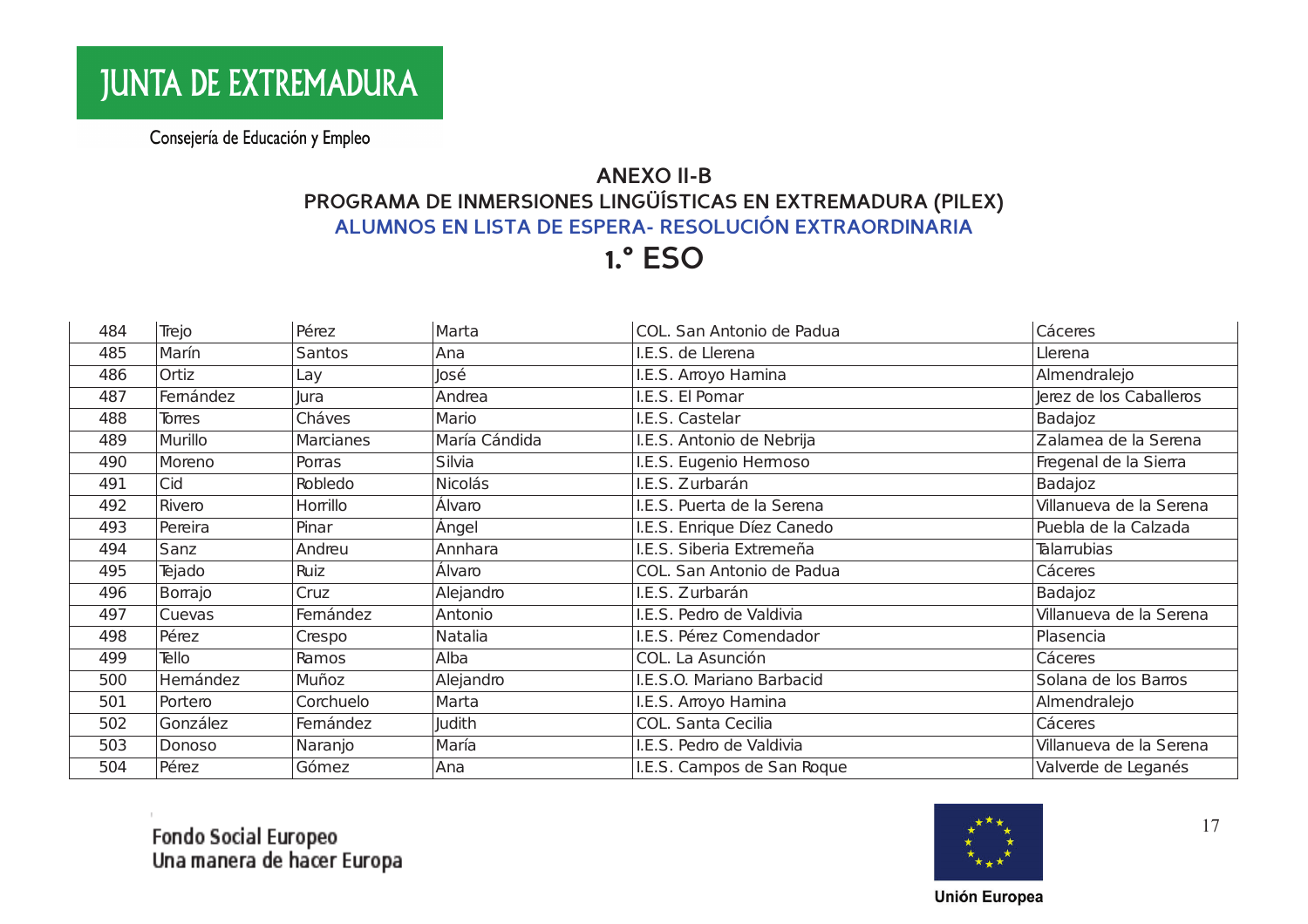## **ANEXO II-B** PROGRAMA DE INMERSIONES LINGÜÍSTICAS EN EXTREMADURA (PILEX) ALUMNOS EN LISTA DE ESPERA- RESOLUCIÓN EXTRAORDINARIA

**1.° ESO** 

| 505 | Sierra                    | Camacho   | Claudia          | I.E.S. Augustóbriga            | Navalmoral de la Mata |
|-----|---------------------------|-----------|------------------|--------------------------------|-----------------------|
| 506 | Valle                     | Caballero | <b>Desiree</b>   | I.E.S. Jalama                  | Moraleja              |
| 507 | Paz                       | Ávila     | Francisco Javier | I.E.S. Sierra de Santa Bárbara | Plasencia             |
| 508 | Jiménez                   | Hurtado   | Roberto          | COL. Claret                    | Don Benito            |
| 509 | Sánchez                   | Mateo     | Iván             | I.E.S. Arroyo Hamina           | Almendralejo          |
| 510 | Chica                     | Femández  | Yara             | I.E.S. de Llerena              | Llerena               |
| 511 | Pérez                     | Cordero   | Telma            | I.E.S. Universidad Laboral     | Cáceres               |
| 512 | Terceño                   | Jiménez   | Celia            | COL. Santísima Trinidad        | Plasencia             |
| 513 | Lucio                     | González  | Marina           | I.E.S. Los Moriscos            | Homachos              |
| 514 | González                  | Nogués    | Sonia            | I.E.S. Maestro Juan Calero     | Monesterio            |
| 515 | González                  | Martín    | Manuel           | I.E.S.O. Galisteo              | Galisteo              |
| 516 | Cortés                    | Lima      | Manuel           | I.E.S. Eugenio Hermoso         | Fregenal de la Sierra |
| 517 | Rojo                      | Guijeño   | Almudena         | I.E.S. Bembézar                | Azuaga                |
| 518 | González-Sandovi Panadero |           | Marta María      | COL. La Asunción               | Cáceres               |
| 519 | Jaime                     | Padilla   | Ismael           | COL. Ramón Izquierdo           | Badajoz               |
| 520 | López                     | Porras    | Juan Carlos      | COL. La Asunción               | Cáceres               |
| 521 | Izaguirre                 | Casado    | Julia            | I.E.S. Zurbarán                | Badajoz               |
| 522 | Méndez                    | Herrero   | Paola            | I.E.S. Parque de Monfragüe     | Plasencia             |
| 523 | Santillana                | Pañero    | Paula            | I.E.S. Universidad Laboral     | Cáceres               |
| 524 | Tamayo                    | Gil       | Alejandra        | I.E.S. Rodríguez Moñino        | Badajoz               |
| 525 | Álvarez                   | Sanabria  | Alejandro        | I.E.S. Sierra la Calera        | Santa Marta           |

Fondo Social Europeo<br>Una manera de hacer Europa



18